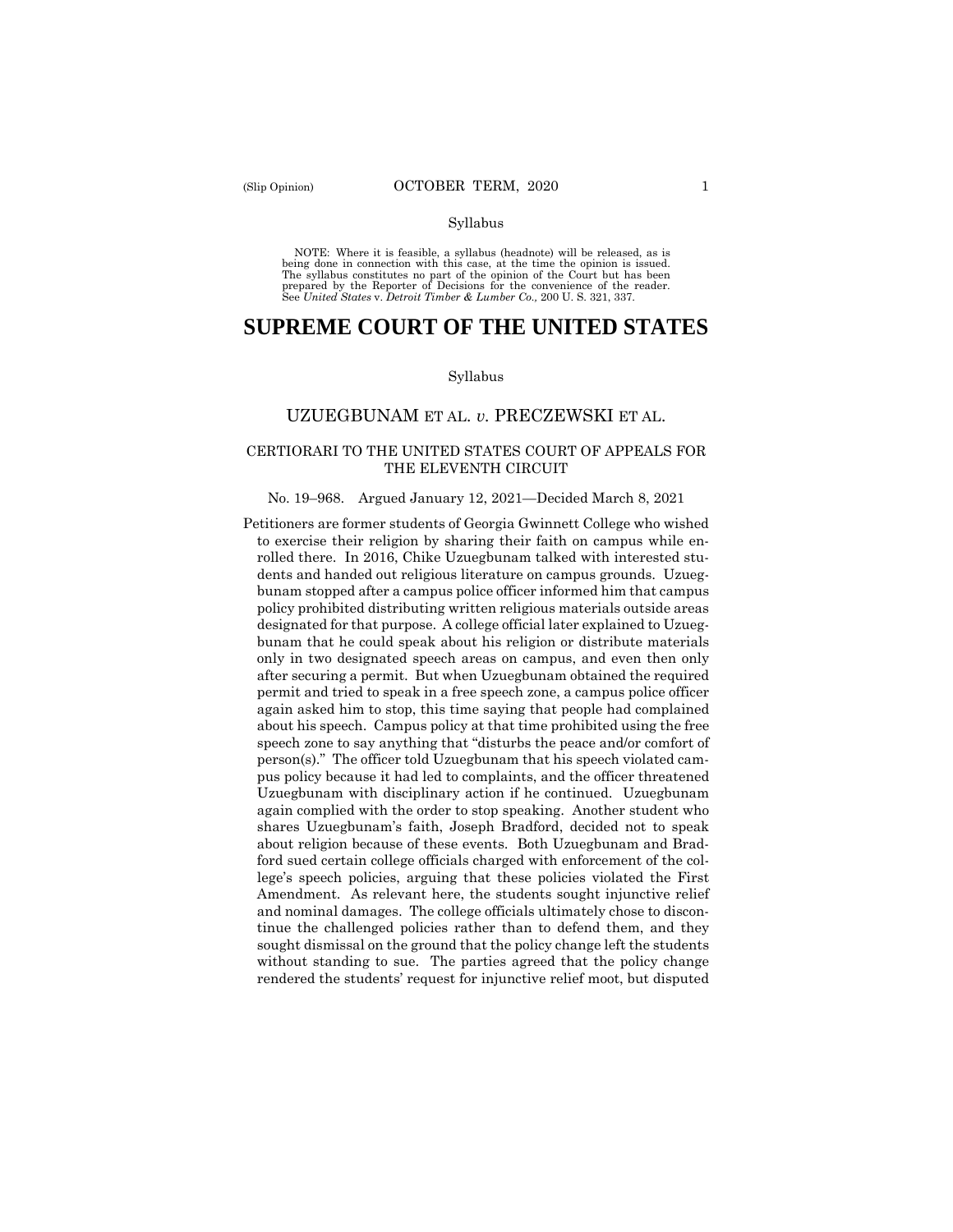#### Syllabus

whether the students had standing to maintain the suit based on their remaining claim for nominal damages. The Eleventh Circuit held that while a request for nominal damages can sometimes save a case from mootness, such as where a person pleads but fails to prove an amount of compensatory damages, the students' plea for nominal damages alone could not by itself establish standing.

*Held*: A request for nominal damages satisfies the redressability element necessary for Article III standing where a plaintiff's claim is based on a completed violation of a legal right. Pp. 3–12.

(a) To establish Article III standing, the Constitution requires a plaintiff to identify an injury in fact that is fairly traceable to the challenged conduct and to seek a remedy likely to redress that injury. *Spokeo, Inc.* v. *Robins*, 578 U. S. 330, 338. The dispute here concerns whether the remedy Uzuegbunam sought—nominal damages—can redress the completed constitutional violation that he alleges occurred when campus officials enforced the speech policies against him. The Court looks to the forms of relief awarded at common law to determine whether nominal damages can redress a past injury. The prevailing rule at common law was that a party whose rights are invaded can always recover nominal damages without furnishing evidence of actual damage. By permitting plaintiffs to pursue nominal damages whenever they suffered a personal legal injury, the common law avoided the oddity of privileging small economic rights over important, but not easily quantifiable, nonpecuniary rights. Pp. 3–8.

 but the partial remedy satisfies the redressability requirement. (b) The common law did not require a plea for compensatory damages as a prerequisite to an award of nominal damages. Nominal damages are not purely symbolic. They are instead the damages awarded by default until the plaintiff establishes entitlement to some other form of damages. A single dollar often will not provide full redress, *Church of Scientology of Cal.* v. *United States*, 506 U. S. 9, 13. Respondents' argument that a plea for compensatory damages is necessary to confer jurisdiction also does not square with established principles of standing. And unlike an award of attorney's fees and costs which may be the byproduct of a successful suit, an award of nominal damages constitutes relief on the merits. Pp. 8–11.

(c) A request for redress in the form of nominal damages does not guarantee entry to court. In addition to redressability, the plaintiff must establish the other elements of standing and satisfy all other relevant requirements, such as pleading a cognizable cause of action. Uzuegbunam experienced a completed violation of his constitutional rights when respondents enforced their speech policies against him. Nominal damages can redress Uzuegbunam's injury even if he cannot or chooses not to quantify that harm in economic terms. The Court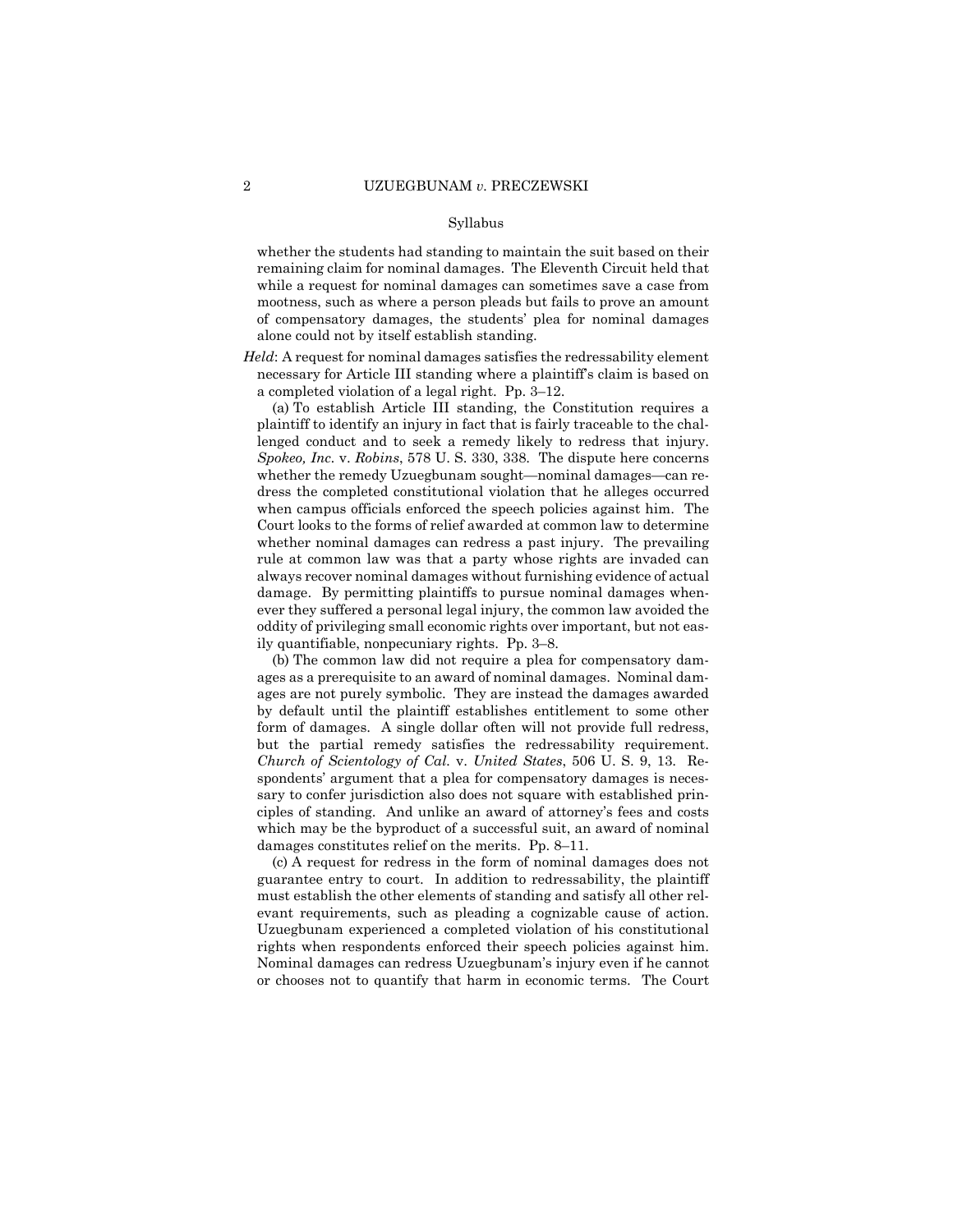# Syllabus

does not decide whether Bradford can pursue nominal damages and leaves for the District Court to determine whether Bradford has established a past, completed injury. Pp. 11–12.

781 Fed. Appx. 824, reversed and remanded.

 THOMAS, J., delivered the opinion of the Court, in which BREYER, ALITO, SOTOMAYOR, KAGAN, GORSUCH, KAVANAUGH, and BARRETT, JJ., joined. KAVANAUGH, J., filed a concurring opinion. ROBERTS, C. J., filed a dissenting opinion.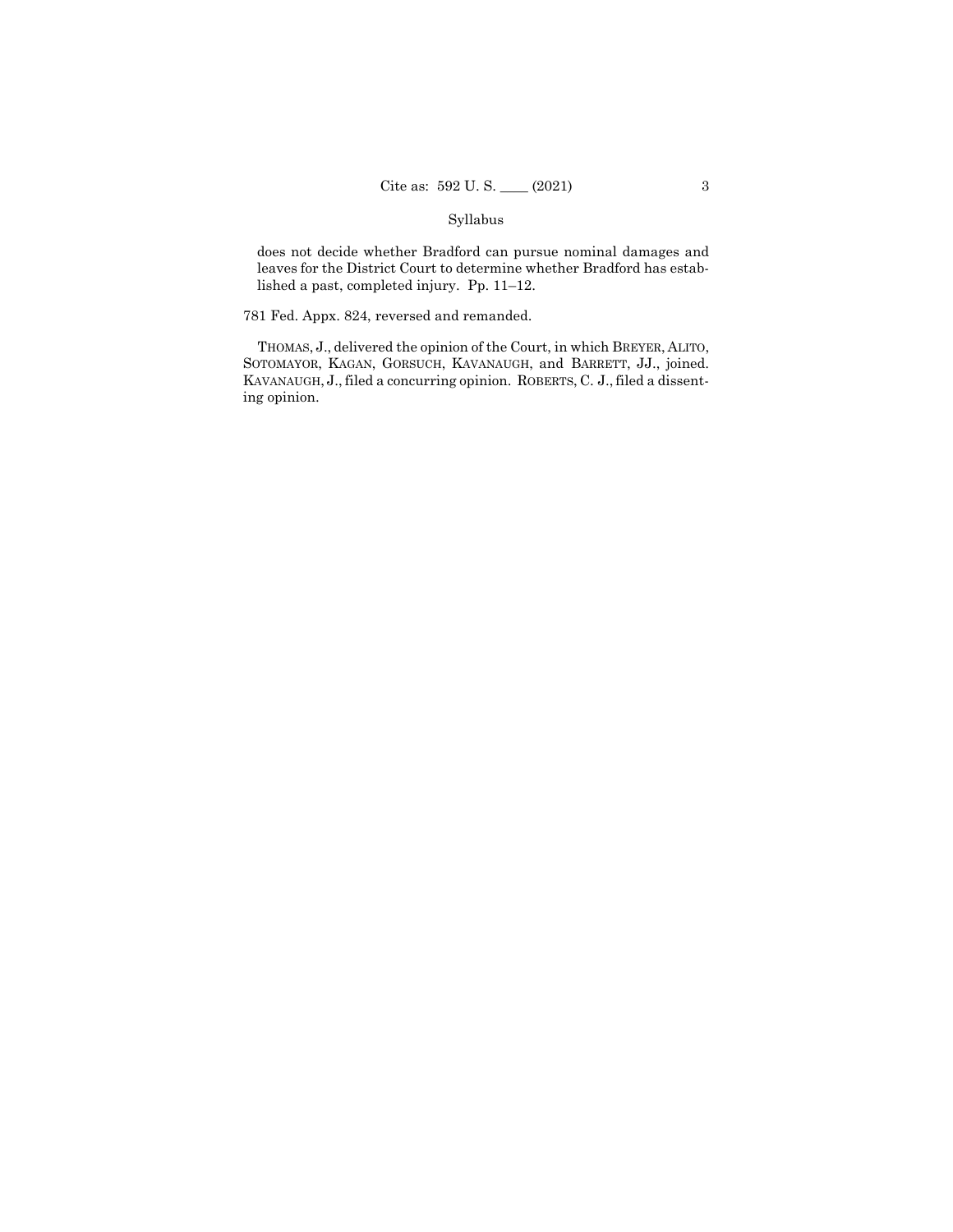NOTICE: This opinion is subject to formal revision before publication in the preliminary print of the United States Reports. Readers are requested to notify the Reporter of Decisions, Supreme Court of the United States, Wash-ington, D. C. 20543, of any typographical or other formal errors, in order that corrections may be made before the preliminary print goes to press.

# $\frac{1}{2}$  , where  $\frac{1}{2}$ **SUPREME COURT OF THE UNITED STATES**

## $\frac{1}{2}$  ,  $\frac{1}{2}$  ,  $\frac{1}{2}$  ,  $\frac{1}{2}$  ,  $\frac{1}{2}$  ,  $\frac{1}{2}$ No. 19–968

# CHIKE UZUEGBUNAM, ET AL., PETITIONERS *v.*  STANLEY C. PRECZEWSKI, ET AL.

# ON WRIT OF CERTIORARI TO THE UNITED STATES COURT OF APPEALS FOR THE ELEVENTH CIRCUIT

## [March 8, 2021]

# JUSTICE THOMAS delivered the opinion of the Court.

At all stages of litigation, a plaintiff must maintain a personal interest in the dispute. The doctrine of standing generally assesses whether that interest exists at the outset, while the doctrine of mootness considers whether it exists throughout the proceedings. To demonstrate standing, the plaintiff must not only establish an injury that is fairly traceable to the challenged conduct but must also seek a remedy that redresses that injury. And if in the course of litigation a court finds that it can no longer provide a plaintiff with any effectual relief, the case generally is moot. This case asks whether an award of nominal damages by itself can redress a past injury. We hold that it can.

I

According to the complaint, Chike Uzuegbunam is an evangelical Christian who believes that an important part of exercising his religion includes sharing his faith. In 2016, Uzuegbunam decided to share his faith at Georgia Gwinnett College, a public college where he was enrolled as a student. At an outdoor plaza on campus near the library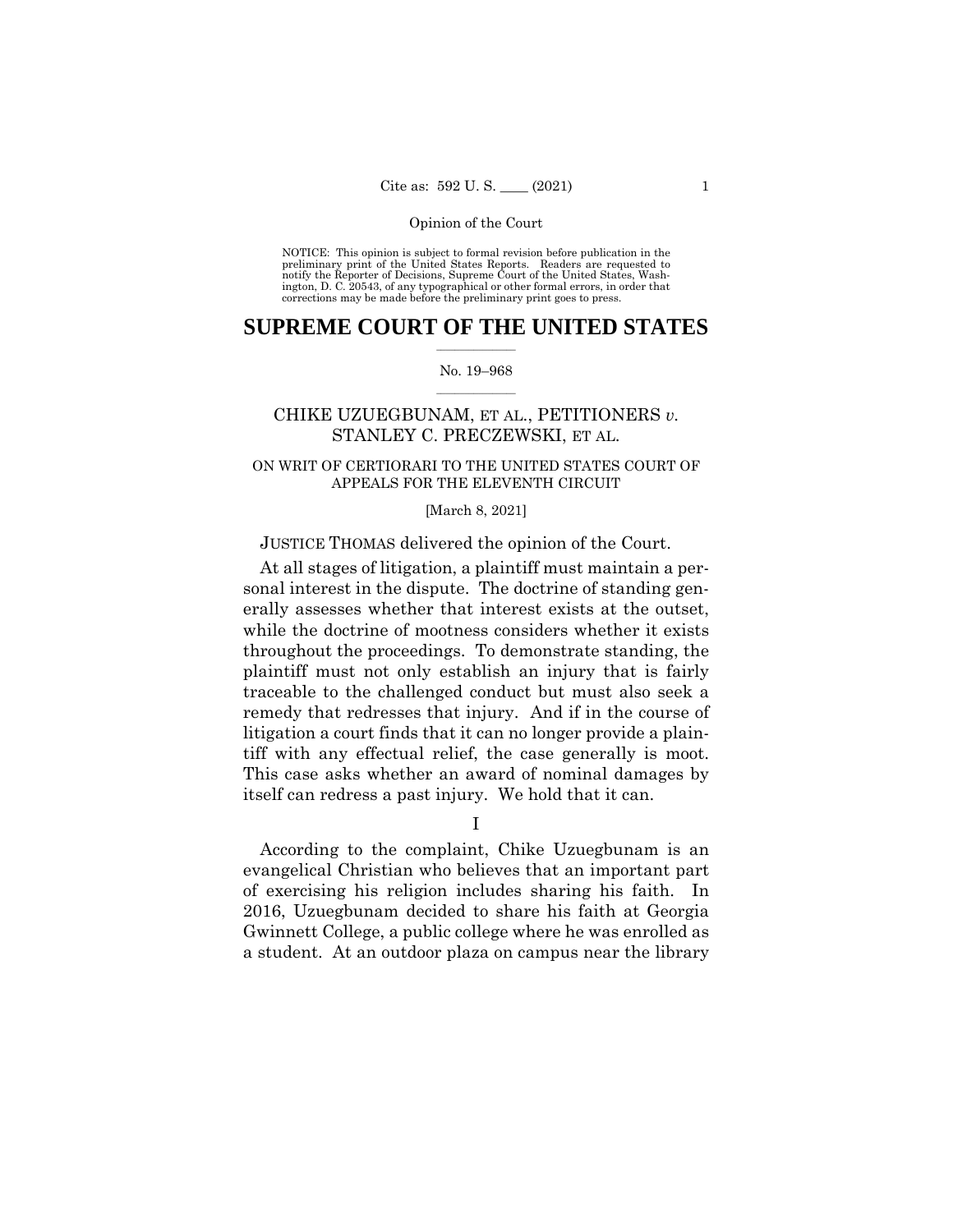where students often gather, Uzuegbunam engaged in conversations with interested students and handed out religious literature.

A campus police officer soon informed Uzuegbunam that campus policy prohibited distributing written religious materials in that area and told him to stop. Uzuegbunam complied with the officer's order. To learn more about this policy, he then visited the college's Director of the Office of Student Integrity, who was directly responsible for promulgating and enforcing the policy. When asked if Uzuegbunam could continue speaking about his religion if he stopped distributing materials, the official said no. The official explained that Uzuegbunam could speak about his religion or distribute materials only in two designated "free speech expression areas," which together make up just 0.0015 percent of campus. And he could do so only after securing the necessary permit. Uzuegbunam then applied for and received a permit to use the free speech zone.

Twenty minutes after Uzuegbunam began speaking on the day allowed by his permit, another campus police officer again told him to stop, this time saying that people had complained about his speech. Campus policy prohibited using the free speech zone to say anything that "disturbs the peace and/or comfort of person(s)." App. to Pet. for Cert. 151(a). The officer told Uzuegbunam that his speech violated this policy because it had led to complaints. The officer threatened Uzuegbunam with disciplinary action if he continued. Uzuegbunam again complied with the order to stop speaking. Another student who shares Uzuegbunam's faith, Joseph Bradford, decided not to speak about religion because of these events.

 they sought nominal damages and injunctive relief. Re-Both students sued a number of college officials in charge of enforcing the college's speech policies, arguing that those policies violated the First Amendment. As relevant here, spondents initially attempted to defend the policy, stating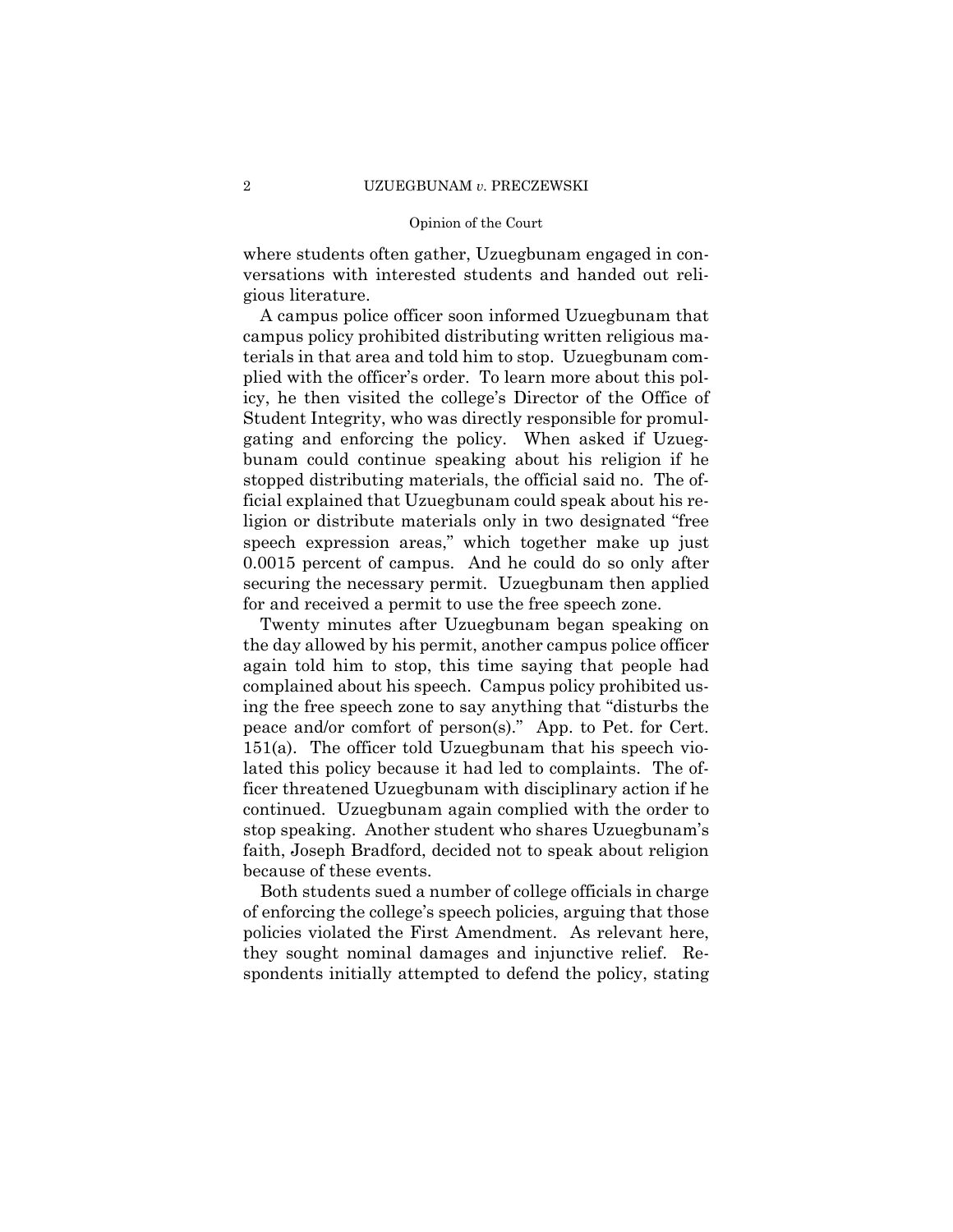that Uzuegbunam's discussion of his religion "arguably rose to the level of 'fighting words.'" *Id.,* at 155(a). But the college officials quickly abandoned that strategy and instead decided to get rid of the challenged policies. They then moved to dismiss, arguing that the suit was moot, because of the policy change. The students agreed that injunctive relief was no longer available, but they disagreed that the case was moot. They contended that their case was still live because they had also sought nominal damages. The District Court dismissed the case, holding that the students' claim for nominal damages was insufficient by itself to establish standing.

The Eleventh Circuit affirmed. 781 Fed. Appx. 824 (2019). It stated that a request for nominal damages can save a case from mootness in certain circumstances, such as where a person pleads but fails to prove an amount of compensatory damages. But, because the students did not request compensatory damages, their plea for nominal damages could not by itself establish standing.

We granted certiorari to consider whether a plaintiff who sues over a completed injury and establishes the first two elements of standing (injury and traceability) can establish the third by requesting only nominal damages. 591 U. S.  $\frac{1}{2020}$ . We now reverse.

# II

To satisfy the "'irreducible constitutional minimum'" of Article III standing, a plaintiff must not only establish (1) an injury in fact (2) that is fairly traceable to the challenged conduct, but he must also seek (3) a remedy that is likely to redress that injury. *Spokeo, Inc.* v. *Robins*, 578 U. S. 330, 338 (2016); see also *Gill* v. *Whitford*, 585 U. S.  $\ldots$   $\ldots$   $\ldots$  (2018) (slip op., at 13–14). There is no dispute that Uzuegbunam has established the first two elements. The only question is whether the remedy he sought—nominal damages—can redress the constitutional violation that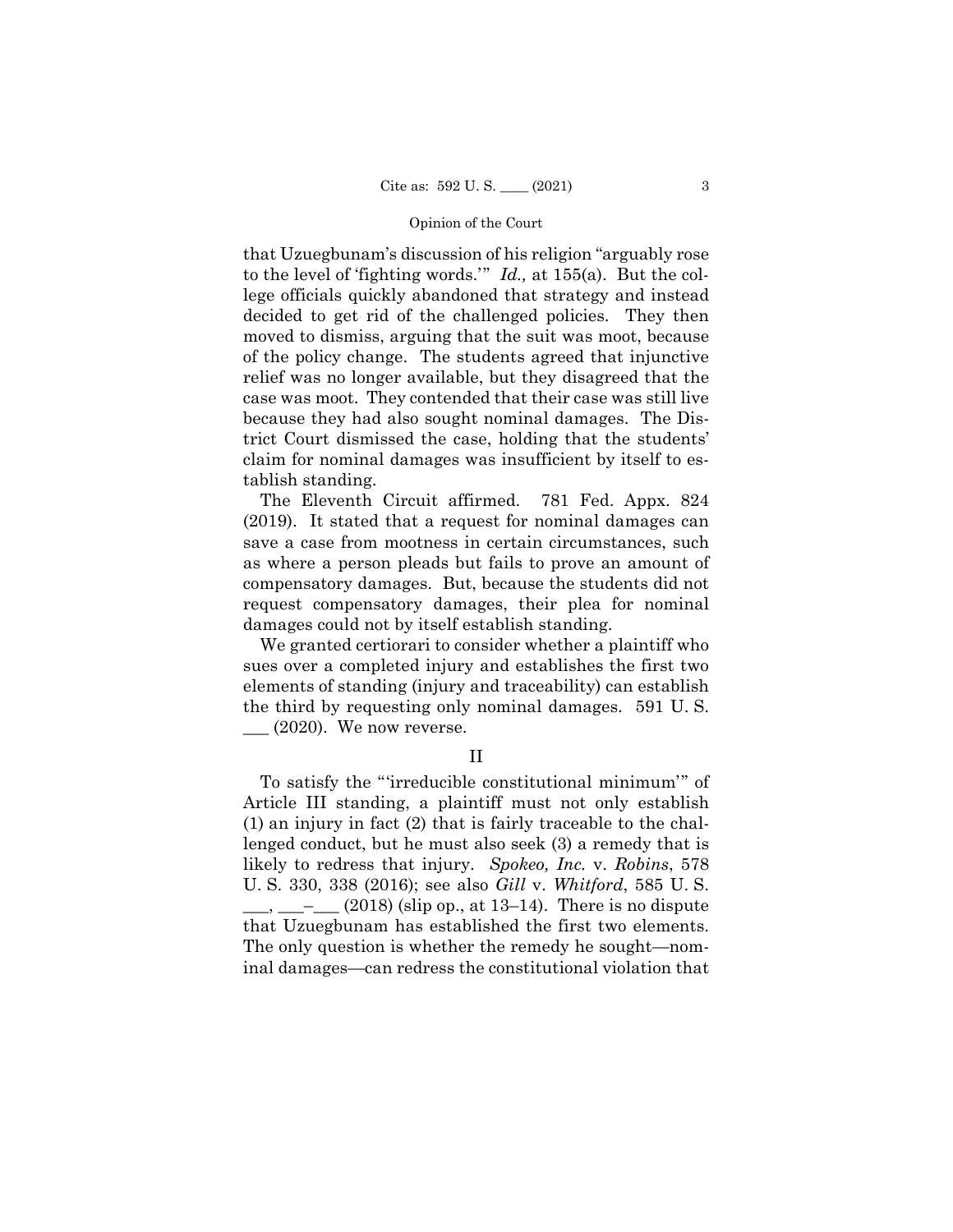Uzuegbunam alleges occurred when campus officials enforced the speech policies against him.

## A

In determining whether nominal damages can redress a past injury, we look to the forms of relief awarded at common law. "Article III's restriction of the judicial power to 'Cases' and 'Controversies' is properly understood to mean 'cases and controversies of the sort traditionally amenable to, and resolved by, the judicial process.'" *Vermont Agency of Natural Resources* v. *United States ex rel. Stevens*, 529 U. S. 765, 774 (2000) (quoting *Steel Co.* v. *Citizens for Better Environment*, 523 U. S. 83, 102 (1998)); cf. *Memphis Community School Dist.* v. *Stachura*, 477 U. S. 299, 306 (1986) (relief for "§1983 plaintiffs . . . is ordinarily determined according to principles derived from the common law of torts"). The parties here agree that courts at common law routinely awarded nominal damages. They, instead, dispute what kinds of harms those damages could redress.

Both sides agree that nominal damages historically could provide prospective relief. The award of nominal damages was one way for plaintiffs at common law to "obtain a form of declaratory relief in a legal system with no general declaratory judgment act." D. Laycock & R. Hasen, Modern American Remedies 636 (5th ed. 2019). For example, a trespass to land or water rights might raise a prospective threat to a property right by creating the foundation for a future claim of adverse possession or prescriptive easement. *Blanchard* v. *Baker*, 8 Me. 253, 268 (1832) ("If an unlawful diversion [of water] is suffered for twenty years, it ripens into a right, which cannot be controverted"). By obtaining a declaration of trespass, a property owner could "vindicate his right by action" and protect against those future threats. *Ibid.* Courts at common law would not declare property boundaries in the abstract, "but the suit for nominal damages allowed them to do so indirectly." Laycock,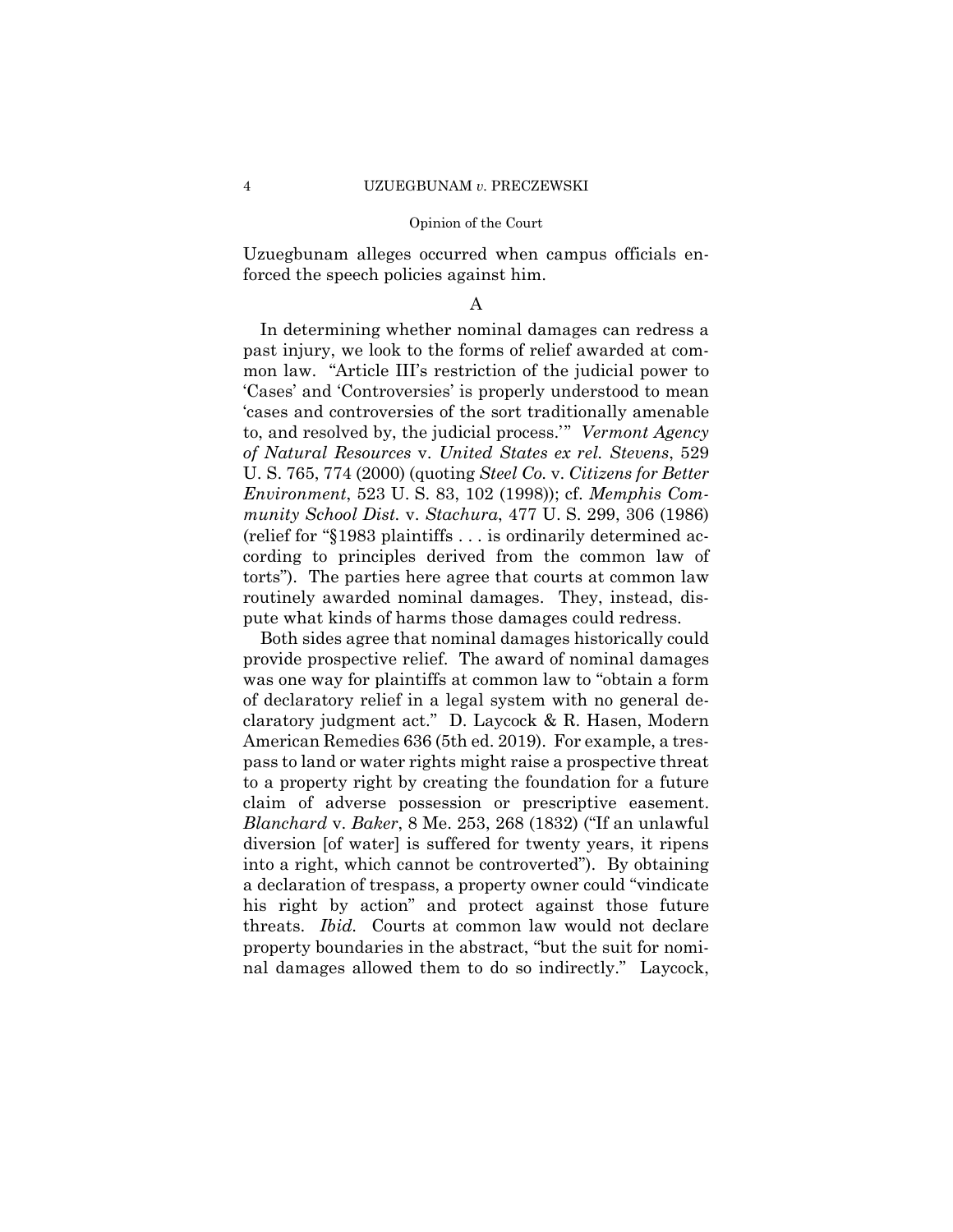*supra,* at 636.

The parties disagree, however, about whether nominal damages alone could provide retrospective relief. Stressing the declaratory function, respondents argue that nominal damages by themselves redressed only continuing or threatened injury, not past injury.

But cases at common law paint a different picture. Early courts required the plaintiff to prove actual monetary damages in every case: "[I]njuria & damnum [injury and damage] are the two grounds for the having [of] all actions, and without these, no action lieth." *Cable* v. *Rogers*, 3 Bulst. 311, 312, 81 Eng. Rep. 259 (K. B. 1625). Later courts, however, reasoned that *every* legal injury necessarily causes damage, so they awarded nominal damages absent evidence of other damages (such as compensatory, statutory, or punitive damages), and they did so where there was no apparent continuing or threatened injury for nominal damages to redress. See, *e.g., Barker* v. *Green*, 2 Bing. 317, 130 Eng. Rep. 327 (C. P. 1824) (nominal damages awarded for 1-day delay in arrest because "if there was a breach of duty the law would presume some damage"); *Hatch* v. *Lewis*, 2 F. & F. 467, 479, 485–486, 175 Eng. Rep. 1145, 1150, 1153 (N. P. 1861) (ineffective assistance by criminal defense attorney that does not prejudice the client); *Dods* v. *Evans*, 15 C. B. N. S. 621, 624, 627, 143 Eng. Rep. 929, 930–931 (C. P. 1864) (breach of contract); *Marzetti* v. *Williams*, 1 B. & Ad. 415, 417–418, 423–428, 109 Eng. Rep. 842, 843, 845–847 (K. B. 1830) (bank's 1-day delay in paying on a check); *id.,*  at 424, 109 Eng. Rep., at 845 (recognizing that breach of contract could create a continuing injury but determining that the fact of breach of contract by itself justified nominal damages).

The latter approach was followed both before and after ratification of the Constitution. An early case about voting rights effectively illustrates this common-law understanding. Faced with a suit pleading denial of the right to vote,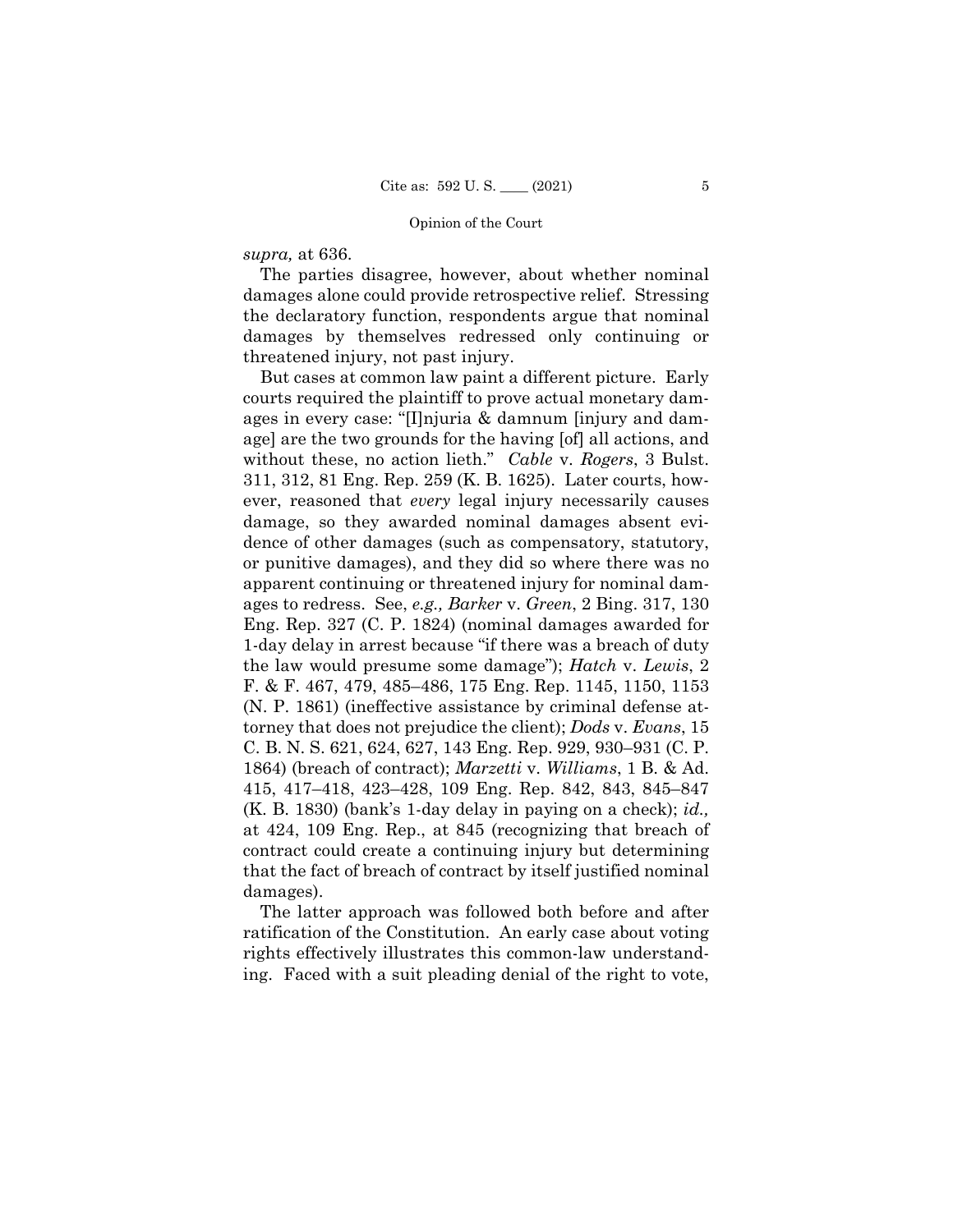the court rejected the plaintiff 's claim because, among other reasons, the plaintiff had not established actual damages. *Ashby* v. *White*, 2 Raym. Ld. 938, 941–943, 948, 92 Eng. Rep. 126, 129, 130, 133 (K. B. 1703). Dissenting, Lord Holt argued that the common law inferred damages whenever a legal right was violated. Observing that the law recognized "not merely pecuniary" injury but also "personal injury," Lord Holt stated that "every injury imports a damage" and that a plaintiff could always obtain damages even if he "does not lose a penny by reason of the [violation]." *Id.*, at 955, 92 Eng. Rep., at 137. Although Lord Holt was in the minority, the House of Lords overturned the majority decision, thus validating Lord Holt's position, 3 Salk. 17, 91 Eng. Rep. 665 (K. B. 1703), and this principle "laid down . . . by Lord Holt" was followed "in many subsequent cases," *Embrey* v. *Owen*, 6 Exch. 353, 368, 155 Eng. Rep. 579, 585 (1851).

 Me. 1838). Because the common law recognized that "every The dissent correctly notes that English courts differed in some respects from courts under our system, but Lord Holt's position also prevailed in courts on this side of the Atlantic. Applying what he called Lord Holt's "incontrovertible" reasoning, Justice Story explained that a prevailing plaintiff "is entitled to a verdict for nominal damages" whenever "no other [kind of damages] be proved." *Webb* v. *Portland Mfg. Co.*, 29 F. Cas. 506, 508–509 (No. 17,322) (CC violation imports damage," Justice Story reasoned that "[t]he law tolerates no farther inquiry than whether there has been the violation of a right." *Ibid.* Justice Story also made clear that this logic applied to both retrospective and prospective relief. *Id.,* at 507 (stating that nominal damages are available "wherever there is a wrong" and that, "[a] fortiori, this doctrine applies where there is not only a violation of a right of the plaintiff, but the act of the defendant, if continued, may become the foundation, by lapse of time, of an adverse right").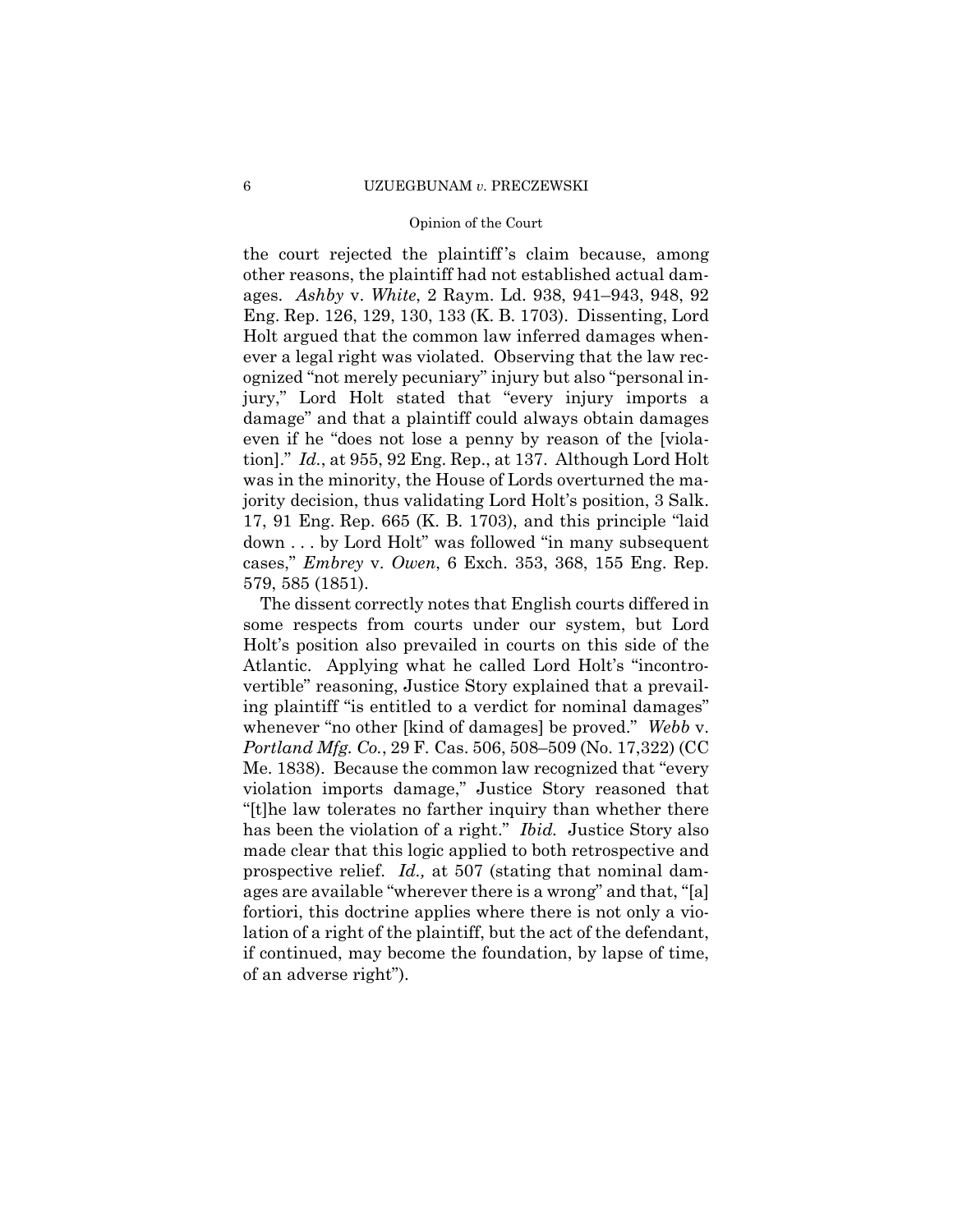The dissent discounts Justice Story's statement, saying that he took a potentially contradictory position elsewhere and asserted that both actual damages and a violation of a legal right are required. *Post,* at 7–8 (opinion of ROBERTS, C. J.). But in the same source the dissent cites, Justice Story said that nominal damages are "presumed" "[w]here the breach of duty is clear." Commentaries on the Law of Agency §217, p. 211 (1839). Justice Story adopted the same position a few years later. *Whipple* v. *Cumberland Mfg. Co.*, 29 F. Cas. 934, 936 (No. 17,516) (CC Me. 1843) (stating that it is "well-known and well-settled" that "wherever a wrong is done to a right," at minimum "nominal damages will be given"). And other jurists declared that "[t]he principle that every injury legally imports damage, was decisively settled, in the case of *Ashby*." *Parker* v. *Griswold*, 17 Conn. \*288, \*304–\*306 (1845) (citing many cases on both sides of the Atlantic, including *Webb* and *Marzetti*). This history is hardly one of "indeterminate sources." *Post,* at 8.

Admittedly, the rule allowing nominal damages for a violation of any legal right, though "decisively settled," *Parker,*  17 Conn., at \*304, was not universally followed—as is true for most common-law doctrines. And some courts only followed the rule in part, recognizing the availability of nominal damages but holding that the improper denial of nominal damages could be harmless error. Yet, even among these courts, many adopted the rule in full whenever a person proved that there was a violation of an "important right." *E.g., Hecht* v. *Harrison*, 5 Wyo. 279, 290, 40 P. 306, 309–310 (1895); accord, *Reid* v. *Johnson*, 132 Ind. 416, 419, 31 N. E. 1107, 1108 (1892) ("substantial right"). Nonetheless, the prevailing rule, "well established" at common law, was "that a party whose rights are invaded can always recover nominal damages without furnishing any evidence of actual damage." 1 T. Sedgwick, Measure of Damages 71, n. a (7th ed. 1880); see also *id.,* at 72 (citing Lord Holt's opinion in *Ashby*).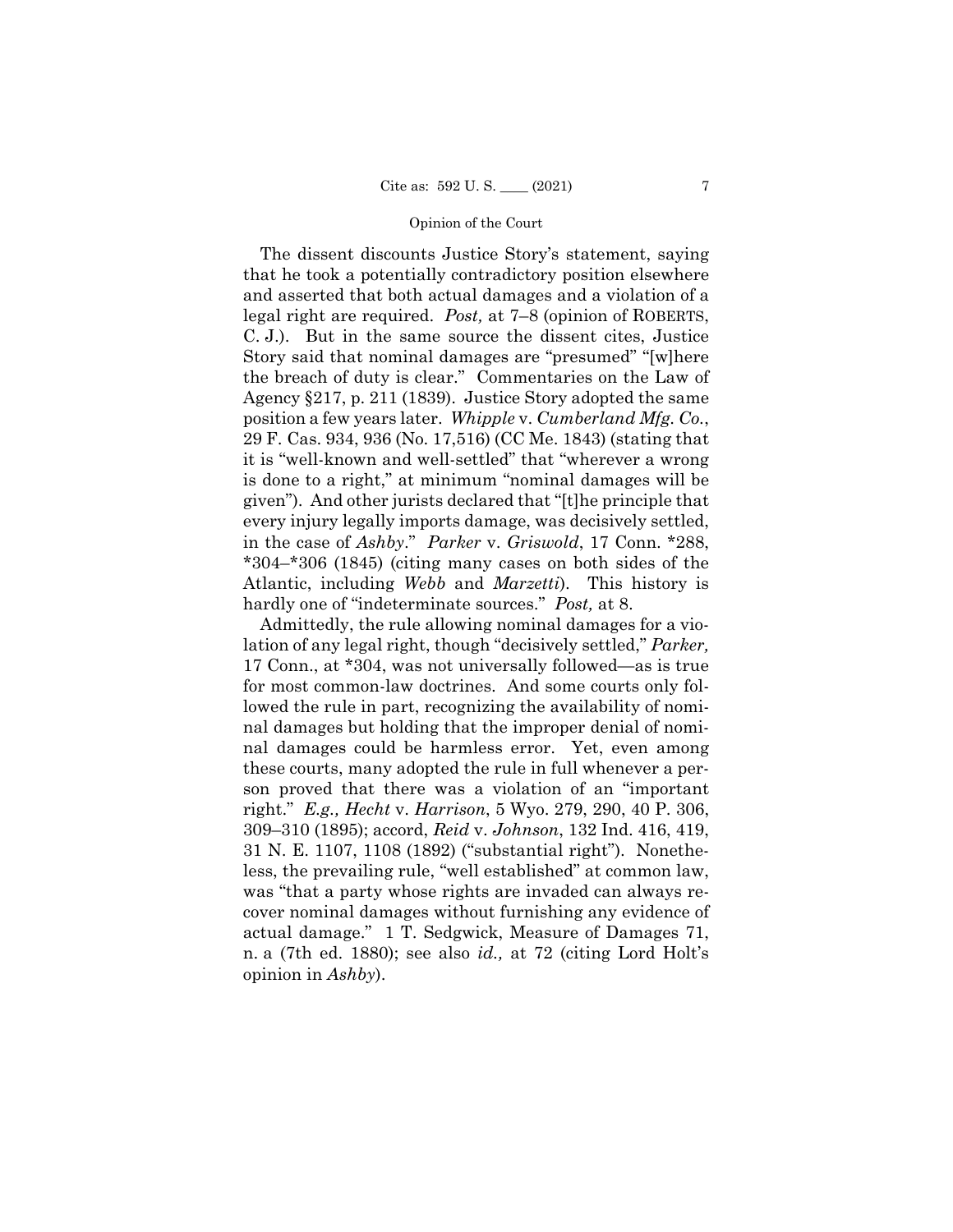## 8 UZUEGBUNAM *v.* PRECZEWSKI

## Opinion of the Court

That this rule developed at common law is unsurprising in the light of the noneconomic rights that individuals had at that time. A contrary rule would have meant, in many cases, that there was no remedy at all for those rights, such as due process or voting rights, that were not readily reducible to monetary valuation. See D. Dobbs, Law of Remedies §3.3(2) (3d ed. 2018) (nominal damages are often awarded for a right "not economic in character and for which no substantial non-pecuniary award is available"); see also *Carey*  v. *Piphus*, 435 U. S. 247, 266–267 (1978) (awarding nominal damages for a violation of procedural due process). By permitting plaintiffs to pursue nominal damages whenever they suffered a personal legal injury, the common law avoided the oddity of privileging small-dollar economic rights over important, but not easily quantifiable, nonpecuniary rights.

B

Respondents and the dissent attempt to discount this historical line of cases by contending that something other than nominal damages provided redressability. They argue instead that courts could award nominal damages only when a plaintiff pleaded compensatory damages but failed to prove a specific amount. In those circumstances, they say, the plea for compensatory damages is what satisfied the redressability requirement, and courts awarded nominal damages merely as a technical matter. We do not agree.

To begin with, the cases themselves did not require a plea for compensatory damages as a condition for receiving nominal damages. Lord Holt spoke in categorical terms: "[E]very injury imports a damage," so a plaintiff who proved a legal violation could always obtain some form of damages because he "must of necessity have a means to vindicate and maintain [the right]." *Ashby*, 2 Raym. Ld., at 953–955, 92 Eng. Rep., at 136–137. Justice Story's language was no less definitive: "The law tolerates no farther inquiry than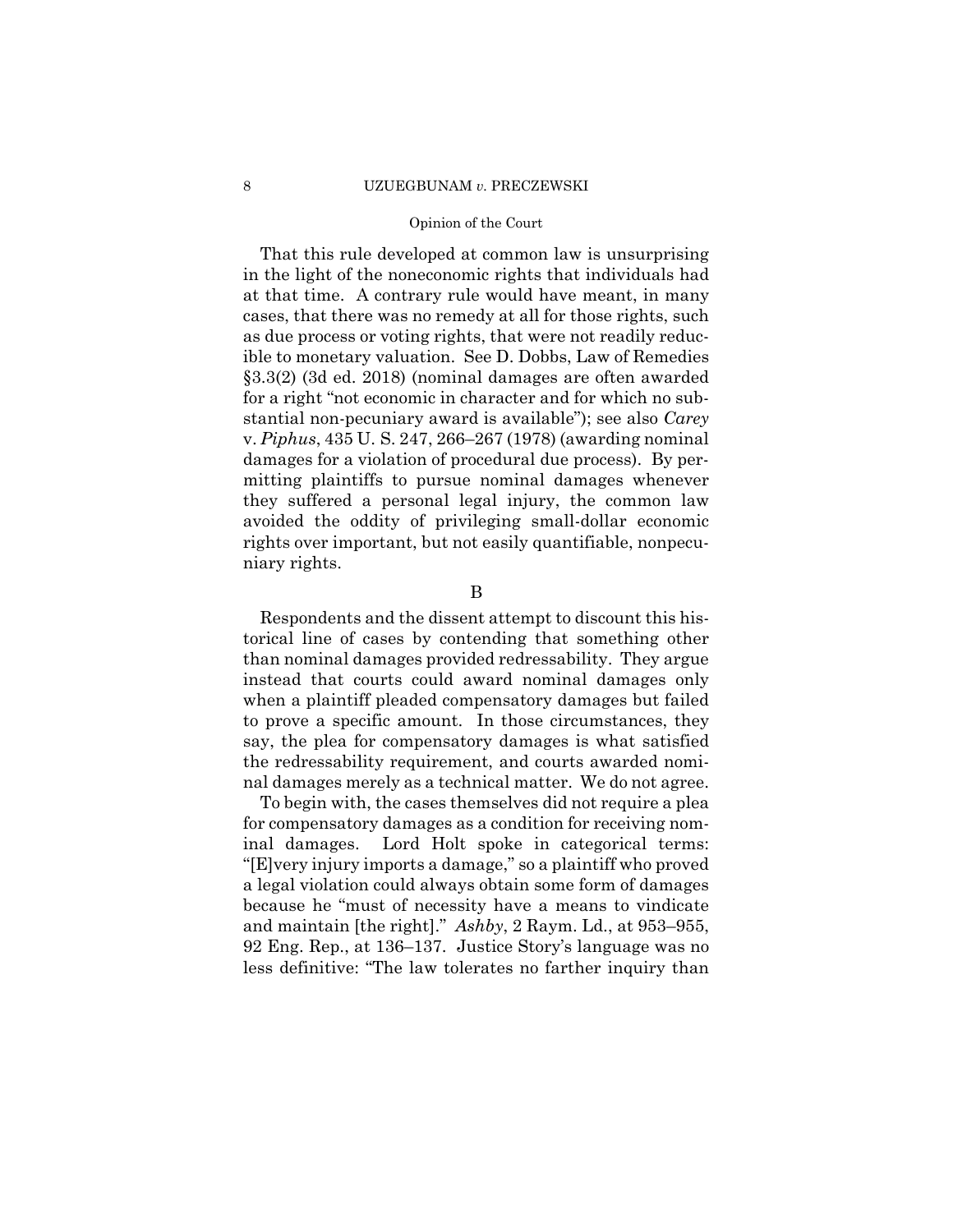whether there has been the violation of a right." *Webb*, 29 F. Cas., at 508. When a right is violated, that violation "imports damage in the nature of it" and "the party injured is entitled to a verdict for nominal damages." *Id.*, at 508.

Respondents and the dissent thus get the relationship between nominal damages and compensatory damages backwards. Nominal damages are not a consolation prize for the plaintiff who pleads, but fails to prove, compensatory damages. They are instead the damages awarded by default until the plaintiff establishes entitlement to some other form of damages, such as compensatory or statutory damages. See, *e.g., Dods*, 15 C. B. N. S., at 621, 627, 143 Eng. Rep., at 929, 931 (prevailing plaintiff entitled to nominal damages as a matter of law even where jury neglected to find them); see also *Stachura*, 477 U. S., at 308 (rejecting the argument that courts could presume, without proof, damages greater than nominal).

The argument that a claim for compensatory damages is a prerequisite for an award of nominal damages also rests on the flawed premise that nominal damages are purely symbolic, a mere judicial token that provides no actual benefit to the plaintiff. That contention is not without some support. See, *e.g., Stanton* v*. New York & Eastern R. Co.*, 59 Conn. 272, 282, 22 A. 300, 303 (1890) ("Nominal damages mean no damages at all. They exist only in name, and not in amount"); but cf. *ibid.* (still recognizing that nominal damages are appropriate when a right is violated). But this view is against the weight of the history discussed above, and we have already expressly rejected it. Despite being small, nominal damages are certainly concrete. The dissent says that "an award of nominal damages does not change [a plaintiff's] status or condition at all." *Post,* at 3. But we have already held that a person who is awarded nominal damages receives "relief on the merits of his claim" and "may demand payment for nominal damages no less than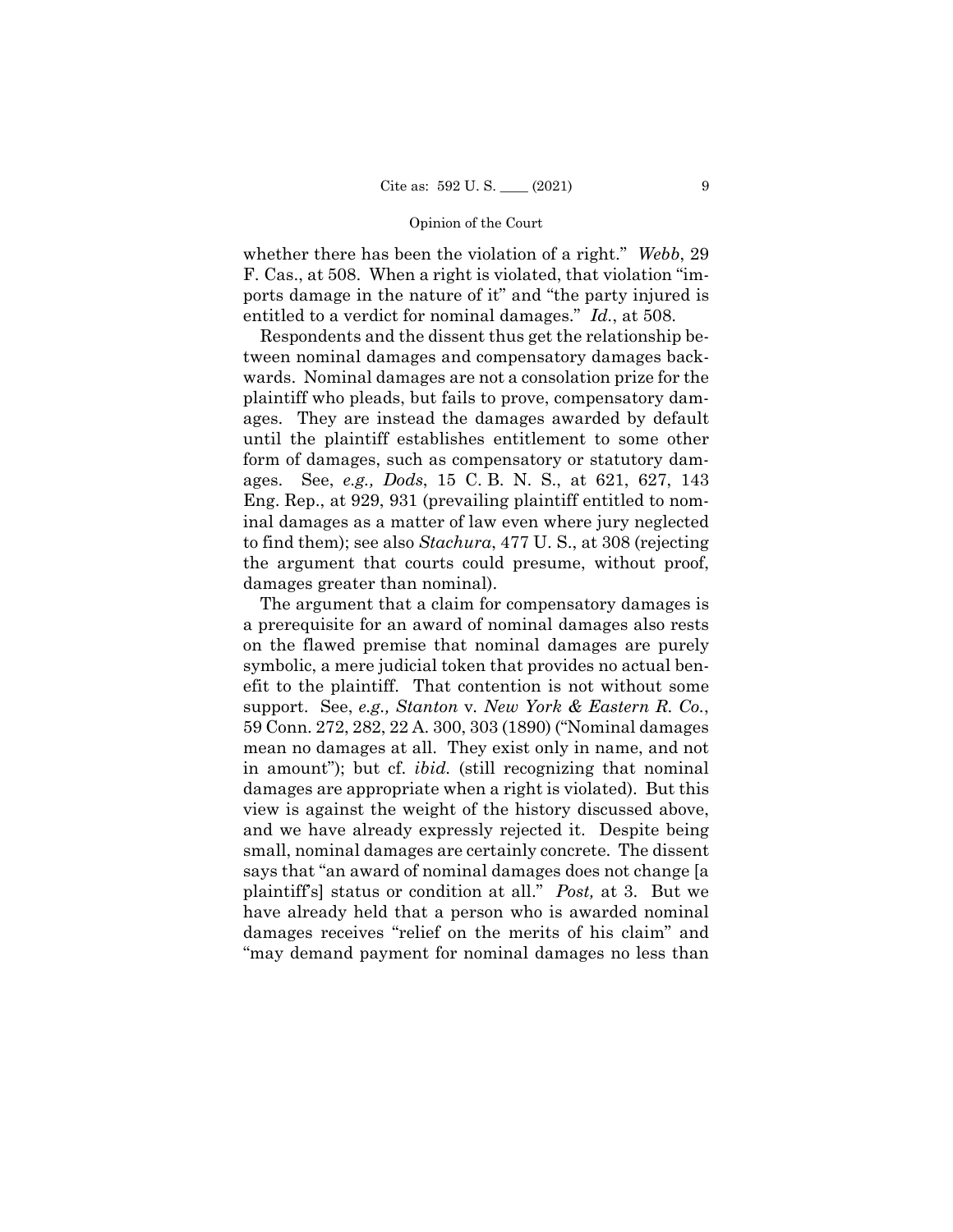he may demand payment for millions of dollars in compensatory damages." *Farrar* v. *Hobby*, 506 U. S. 103, 111, 113 (1992). Because nominal damages are in fact damages paid to the plaintiff, they "affec[t] the behavior of the defendant towards the plaintiff" and thus independently provide redress. *Hewitt* v. *Helms*, 482 U. S. 755, 761 (1987) (emphasis deleted); accord, *Mission Product Holdings, Inc.* v. *Tempnology, LLC*, 587 U.S. \_\_, \_\_ (2019) (slip op., at 6) ("If there is any chance of money changing hands, [the] suit remains live"). True, a single dollar often cannot provide full redress, but the ability "to effectuate a partial remedy" satisfies the redressability requirement. *Church of Scientology of Cal*. v. *United States*, 506 U. S. 9, 13 (1992).

The next difficulty faced by respondents and the dissent is their inability to square their argument with established principles of standing. Because redressability is an "'irreducible'" component of standing, *Spokeo*, 578 U. S., at 338, no federal court has jurisdiction to enter a judgment unless it provides a remedy that can redress the plaintiff 's injury. Yet early courts routinely awarded nominal damages alone. Certainly, no one seems to think that those judgments were without legal effect. Those nominal damages necessarily must have provided redress. Respondents contend that a request for compensatory damages at the pleading stage was what provided the basis for nominal damages at the judgment stage. But a plaintiff must maintain a personal interest in the dispute at every stage of litigation, including when judgment is entered, *Lujan* v. *Defenders of Wildlife*, 504 U. S. 555, 561 (1992), and must do so "separately for each form of relief sought," *Friends of the Earth, Inc.* v. *Laidlaw Environmental Services (TOC), Inc.*, 528 U. S. 167, 185 (2000). As soon as a plea for compensatory damages fails at the factfinding stage of litigation, that plea can no longer support jurisdiction for a favorable judgment. The dissent's contrary assertion is unaccompanied by any citation.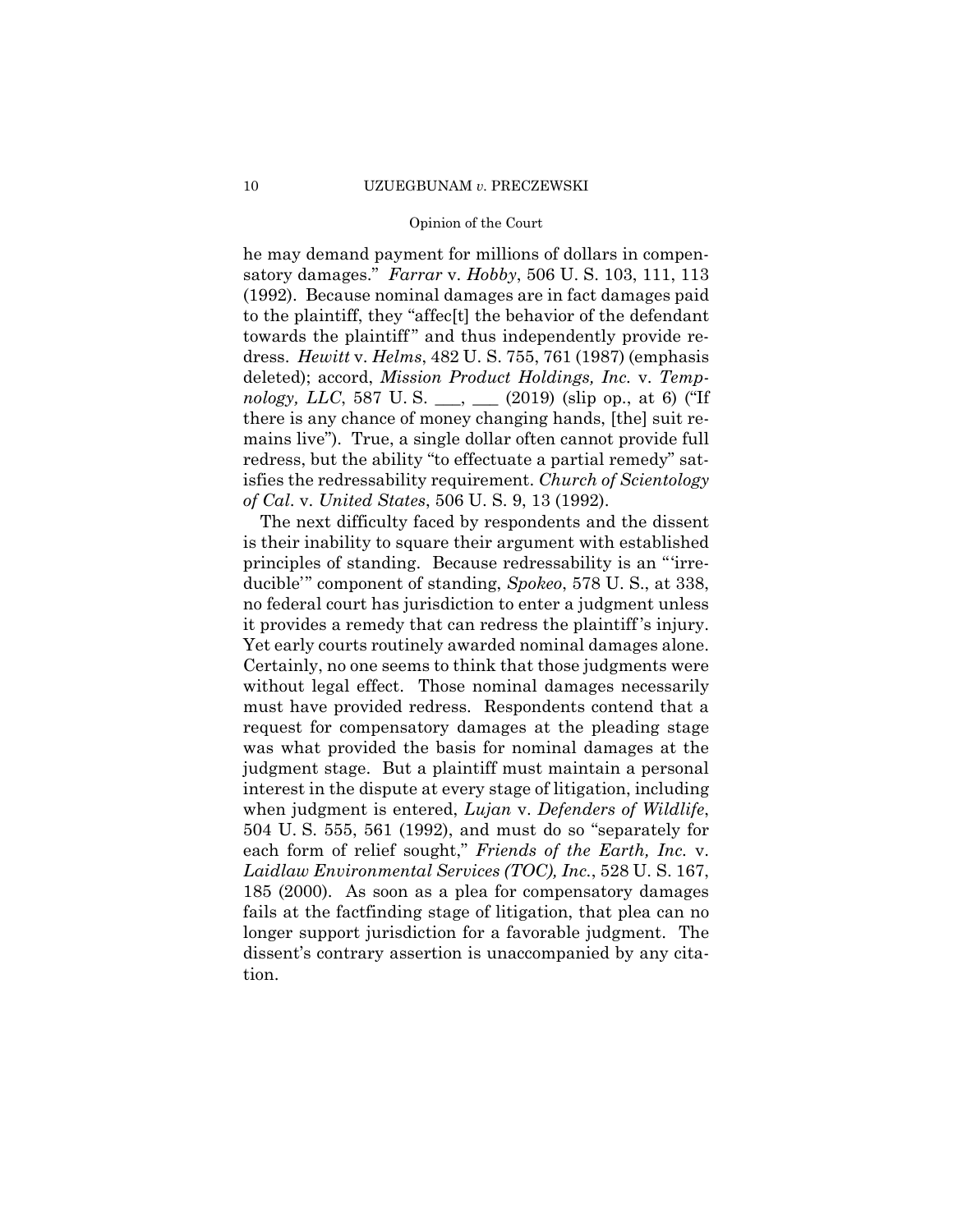Likewise, any analogy to attorney's fees and costs fails. A request for attorney's fees or costs cannot establish standing because those awards are merely a "byproduct" of a suit that already succeeded, not a form of redressability. *Steel Co.*, 523 U. S., at 107; see also *Lewis* v. *Continental Bank Corp.*, 494 U. S. 472, 480 (1990). In contrast, nominal damages are redress, not a byproduct.

# III

Because nominal damages were available at common law in analogous circumstances, we conclude that a request for nominal damages satisfies the redressability element of standing where a plaintiff's claim is based on a completed violation of a legal right.

The dissent worries that after today the Judiciary will be required to weigh in on legal questions "whenever a plaintiff asks for a dollar." *Post,* at 9. But petitioners still would have satisfied redressability if instead of one dollar in nominal damages they sought one dollar in compensation for a wasted bus fare to travel to the free speech zone. The dissent "would place a higher value on Article III" than a dollar. *Post,* at 1; but see *Sprint Communications Co.* v. *APCC Services, Inc.*, 554 U. S. 269, 305 (2008) (ROBERTS, C. J., dissenting) ("Article III is worth a dollar"). But Congress abolished the statutory amount-in-controversy requirement for federal-question jurisdiction in 1980. Federal Question Jurisdictional Amendments Act, 94 Stat. 2369. And we have never held that one applies as a matter of constitutional law.

This is not to say that a request for nominal damages guarantees entry to court. Our holding concerns only redressability. It remains for the plaintiff to establish the other elements of standing (such as a particularized injury); plead a cognizable cause of action, *Planck* v. *Anderson*, 5 T. R. 37, 41, 101 Eng. Rep. 21, 23 (K. B. 1792) ("if no [actual] damage be sustained, the creditor has no cause of action"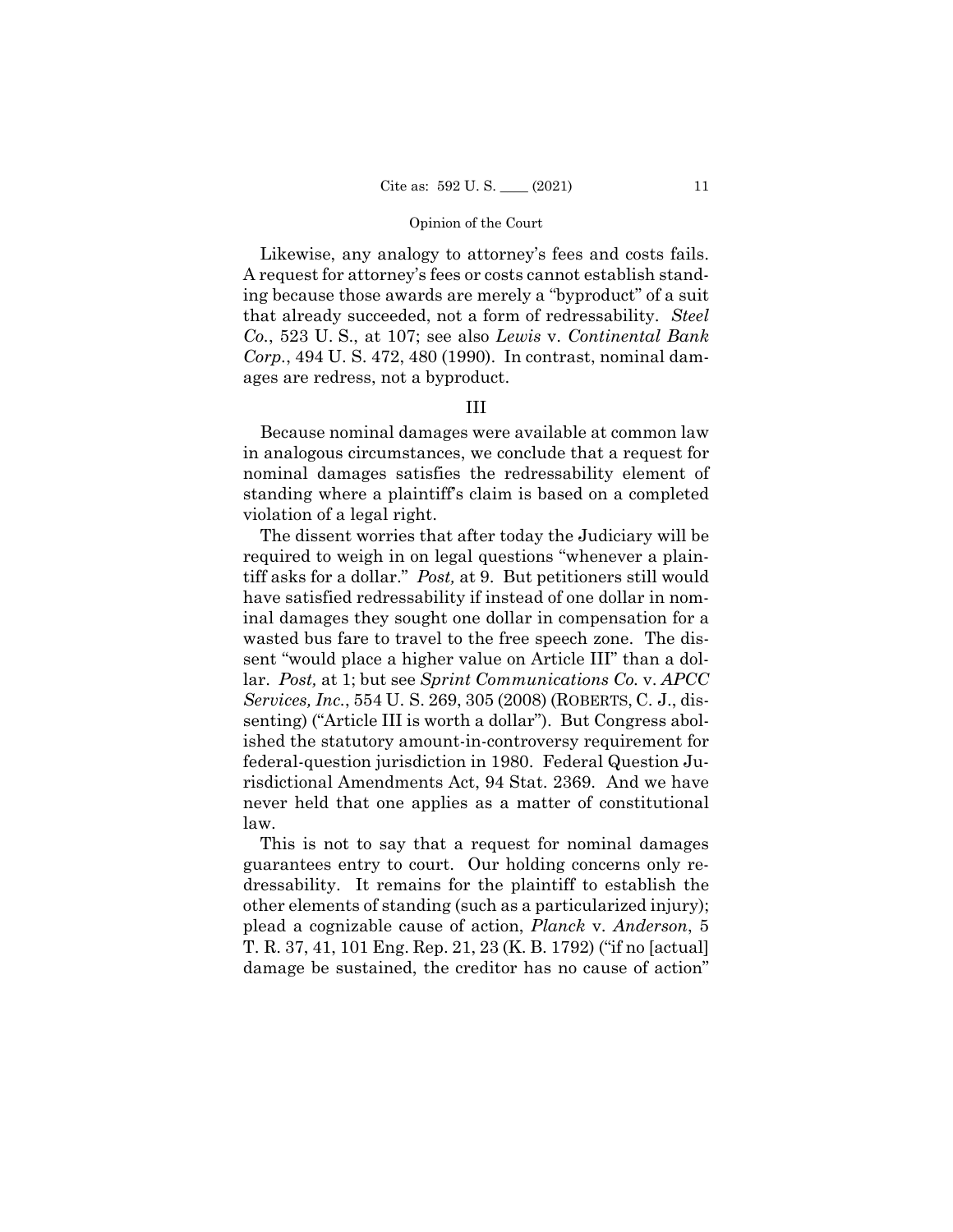for some claims); and meet all other relevant requirements. We hold only that, for the purpose of Article III standing, nominal damages provide the necessary redress for a completed violation of a legal right.

Applying this principle here is straightforward. For purposes of this appeal, it is undisputed that Uzuegbunam experienced a completed violation of his constitutional rights when respondents enforced their speech policies against him. Because "every violation [of a right] imports damage," *Webb*, 29 F. Cas., at 509, nominal damages can redress Uzuegbunam's injury even if he cannot or chooses not to quantify that harm in economic terms.\*

The judgment of the Court of Appeals is reversed, and the case is remanded for further proceedings consistent with this opinion.

*It is so ordered.* 

——————

<sup>\*</sup>We do not decide whether Bradford can pursue nominal damages. Nominal damages go only to redressability and are unavailable where a plaintiff has failed to establish a past, completed injury. The District Court should determine in the first instance whether the enforcement against Uzuegbunam also violated Bradford's constitutional rights.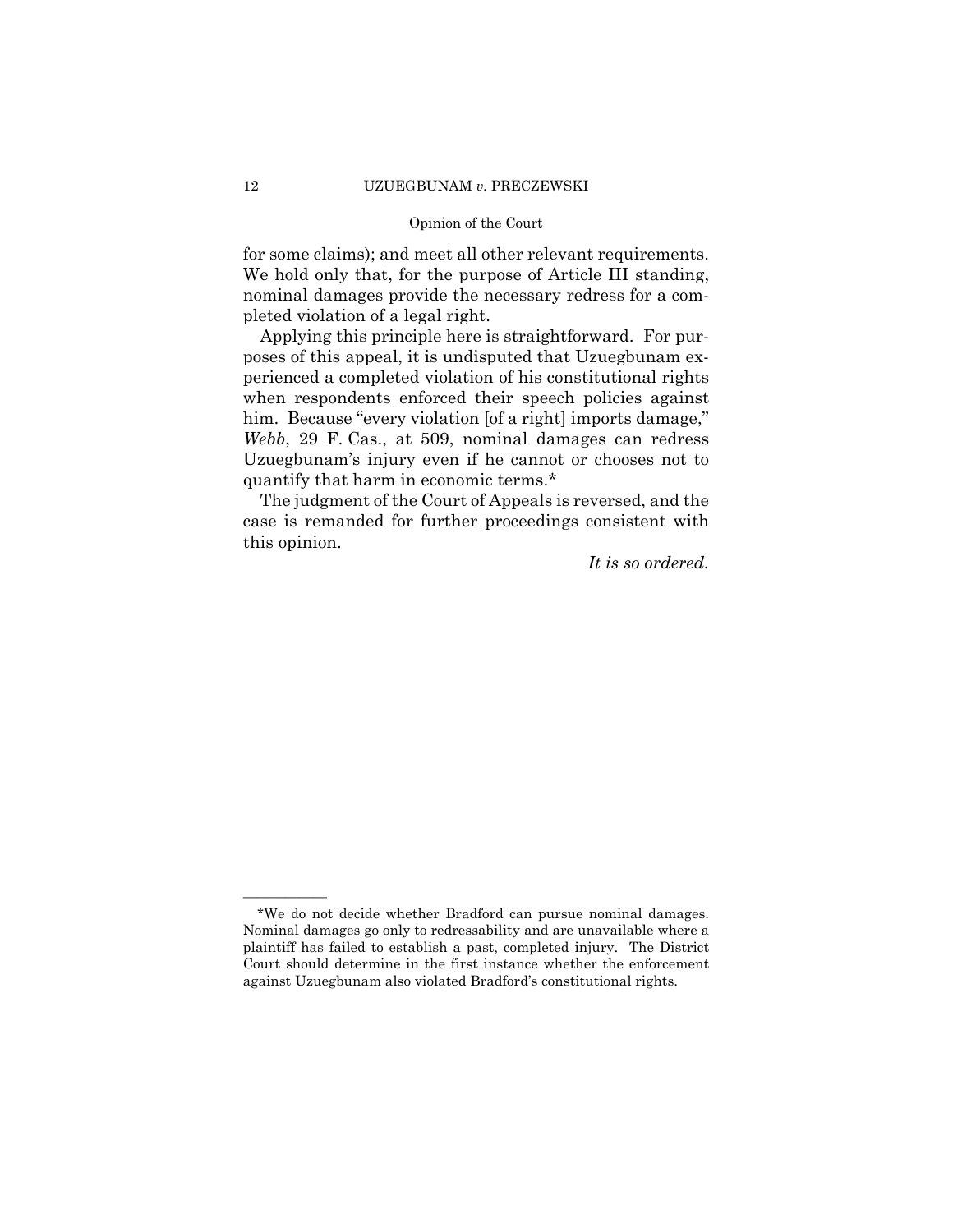KAVANAUGH, J., concurring

# $\frac{1}{2}$  , where  $\frac{1}{2}$ **SUPREME COURT OF THE UNITED STATES**

# $\frac{1}{2}$  ,  $\frac{1}{2}$  ,  $\frac{1}{2}$  ,  $\frac{1}{2}$  ,  $\frac{1}{2}$  ,  $\frac{1}{2}$ No. 19–968

# CHIKE UZUEGBUNAM, ET AL., PETITIONERS *v.*  STANLEY C. PRECZEWSKI, ET AL.

# ON WRIT OF CERTIORARI TO THE UNITED STATES COURT OF APPEALS FOR THE ELEVENTH CIRCUIT

[March 8, 2021]

JUSTICE KAVANAUGH, concurring. I agree with the Court that, as a matter of history and precedent, a plaintiff's request for nominal damages can satisfy the redressability requirement for Article III standing and can keep an otherwise moot case alive. I write separately simply to note that I agree with THE CHIEF JUSTICE and the Solicitor General that a defendant should be able to accept the entry of a judgment for nominal damages against it and thereby end the litigation without a resolution of the merits. *Post*, at 11 (ROBERTS, C. J., dissenting); Brief for United States as *Amicus Curiae* 29–30.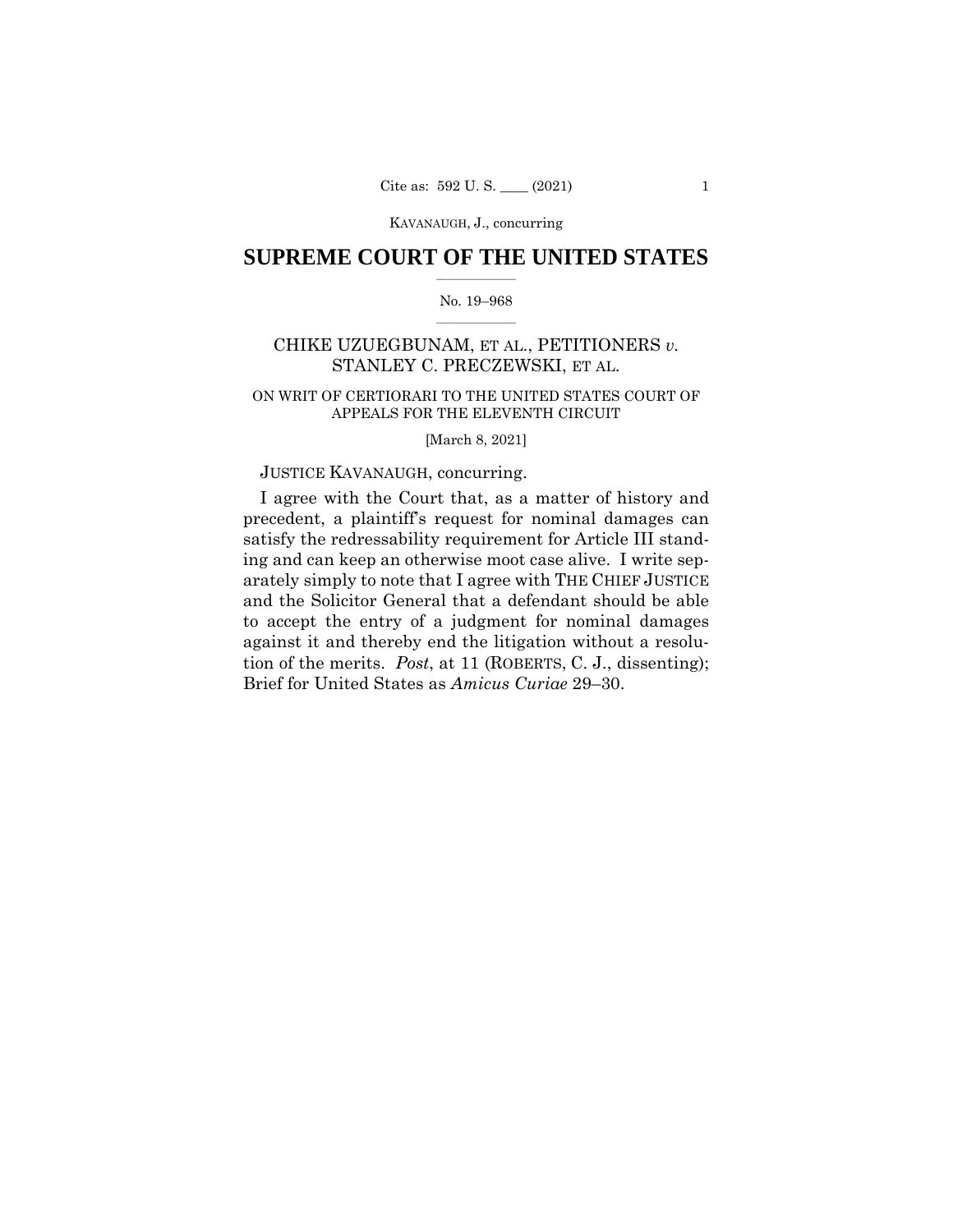# $\frac{1}{2}$  , where  $\frac{1}{2}$ **SUPREME COURT OF THE UNITED STATES**

## $\frac{1}{2}$  ,  $\frac{1}{2}$  ,  $\frac{1}{2}$  ,  $\frac{1}{2}$  ,  $\frac{1}{2}$  ,  $\frac{1}{2}$ No. 19–968

# CHIKE UZUEGBUNAM, ET AL., PETITIONERS *v.*  STANLEY C. PRECZEWSKI, ET AL.

# ON WRIT OF CERTIORARI TO THE UNITED STATES COURT OF APPEALS FOR THE ELEVENTH CIRCUIT

[March 8, 2021]

# CHIEF JUSTICE ROBERTS, dissenting.

 exist. And the petitioners have not alleged actual damages. Petitioners Chike Uzuegbunam and Joseph Bradford want to challenge the constitutionality of speech restrictions at Georgia Gwinnett College. There are just a few problems: Uzuegbunam and Bradford are no longer students at the college. The challenged restrictions no longer The case is therefore moot because a federal court cannot grant Uzuegbunam and Bradford "any effectual relief whatever." *Chafin* v. *Chafin*, 568 U. S. 165, 172 (2013) (internal quotation marks omitted).

 past injury." *Ante,* at 1. But an award of nominal damages The Court resists this conclusion, holding that the petitioners can keep pressing their claims because they have asked for "nominal damages." In the Court's view, nominal damages can save a case from mootness because any amount of money—no matter how trivial—"can redress a does not alleviate the harms suffered by a plaintiff, and is not intended to. If nominal damages can preserve a live controversy, then federal courts will be required to give advisory opinions whenever a plaintiff tacks on a request for a dollar. Because I would place a higher value on Article III, I respectfully dissent.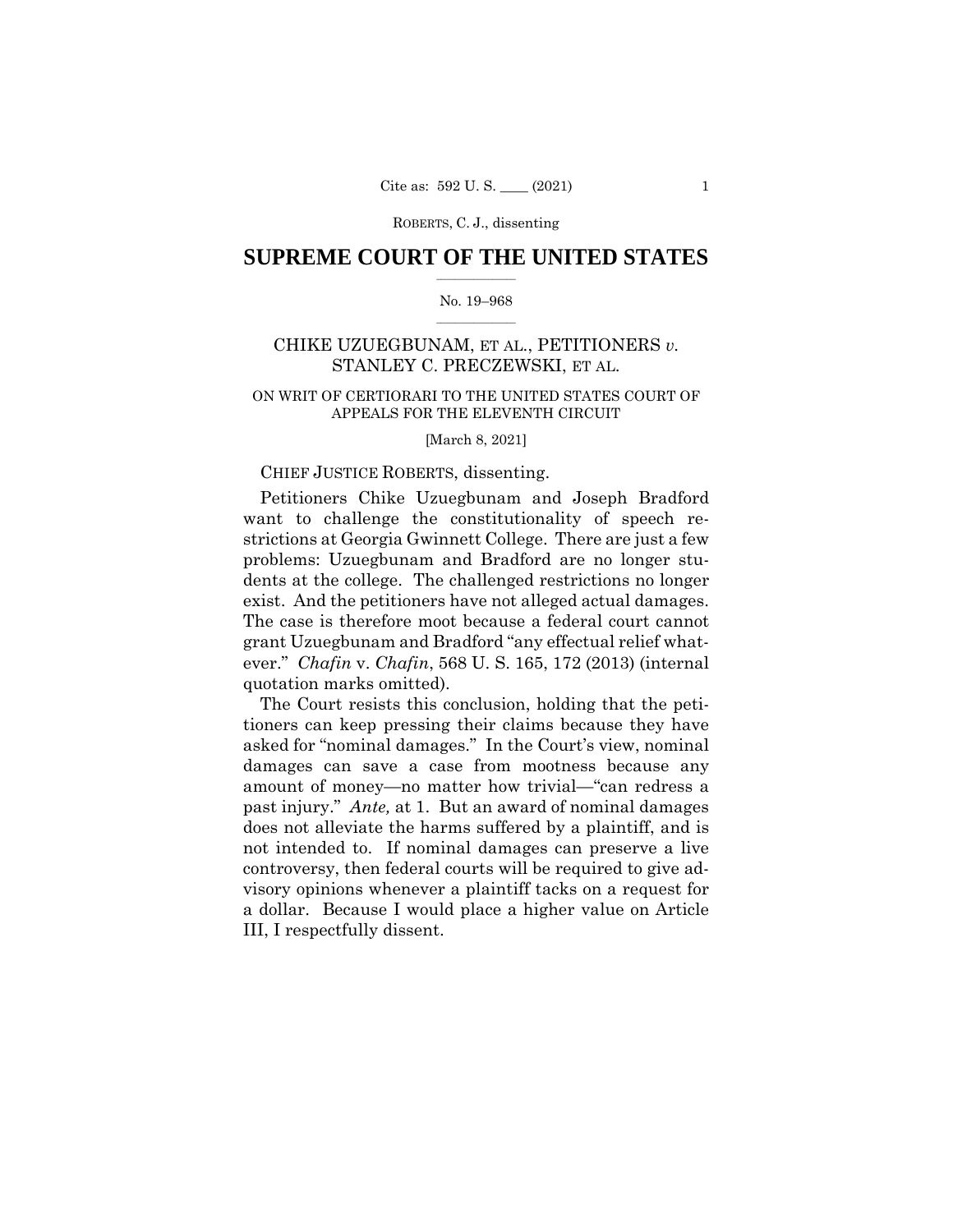I

In urging the ratification of the Constitution, Alexander Hamilton famously wrote that "the judiciary, from the nature of its functions, will always be the least dangerous" of "the different departments of power." The Federalist No. 78, p. 465 (C. Rossiter ed. 1961). This was so, Hamilton explained, because the Judiciary "will be least in a capacity to annoy or injure" "the political rights of the Constitution." *Ibid.* Whereas "[t]he executive not only dispenses the honors but holds the sword of the community," and "[t]he legislature not only commands the purse but prescribes the rules by which the duties and rights of every citizen are to be regulated," the Judiciary "may truly be said to have neither FORCE nor WILL but merely judgment." *Ibid.* 

But that power of judgment can nonetheless bind the Executive and Legislature—and the States. It is modest only if confined to its proper sphere. As John Marshall emphasized during his one term in the House of Representatives, "[i]f the judicial power extended to every *question* under the constitution" or "to every *question* under the laws and treaties of the United States," then "[t]he division of power [among the branches of Government] could exist no longer, and the other departments would be swallowed up by the judiciary." 4 Papers of John Marshall 95 (C. Cullen ed. 1984) (quoted in *DaimlerChrysler Corp.* v. *Cuno*, 547 U. S. 332, 341 (2006)). To maintain adequate separation between the Judiciary, on the one hand, and the political branches and the States, on the other, Article III of the Constitution authorizes federal courts to decide only "Cases" and "Controversies"—that is, "cases of a Judiciary nature." 2 Records of the Federal Convention of 1787, p. 430 (M. Farrand ed. 1966) (J. Madison).

The case-or-controversy requirement imposes fundamental restrictions on who can invoke federal jurisdiction and what types of disputes federal courts can resolve. As pertinent here, "when it is impossible for a court to grant any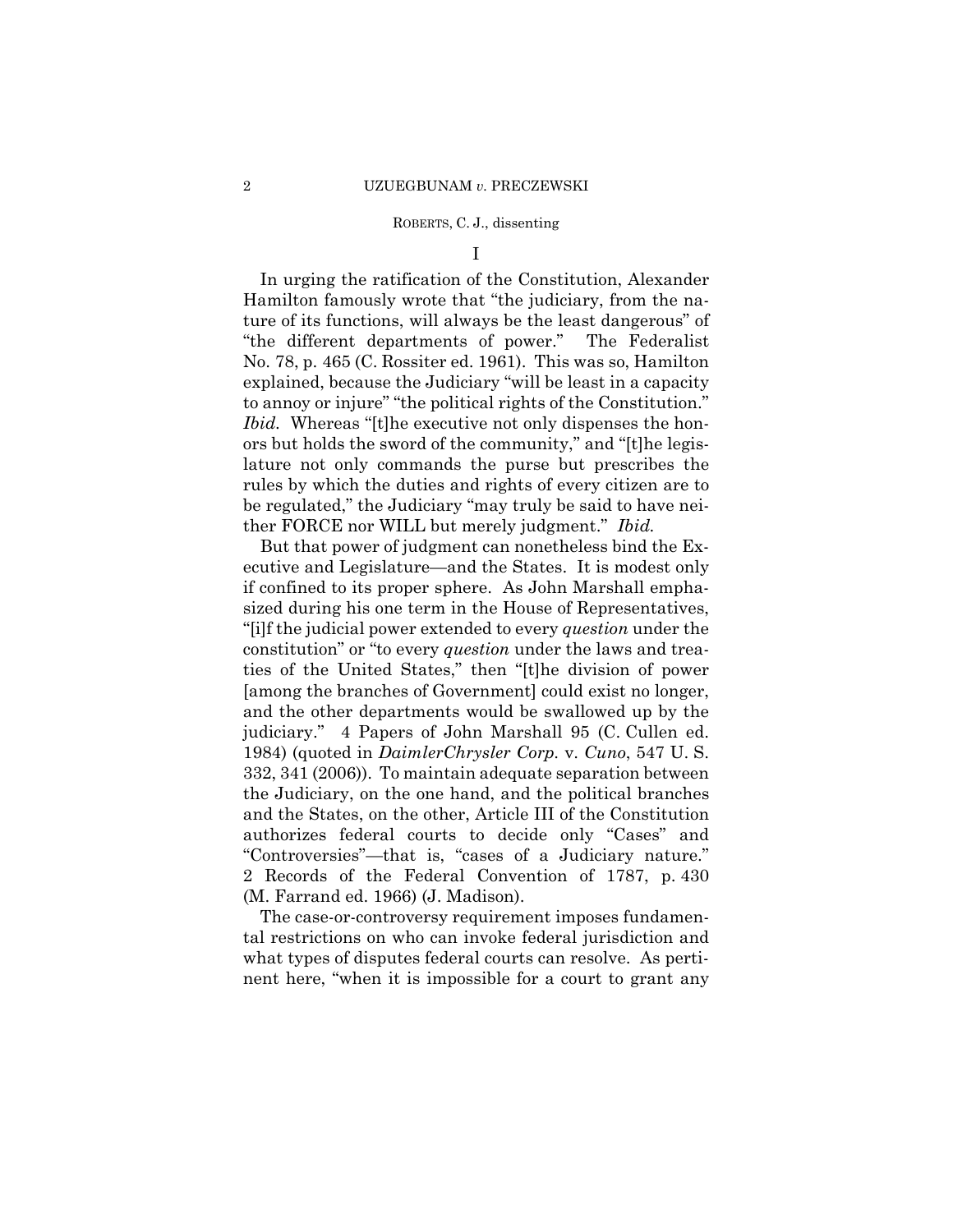effectual relief whatever to the prevailing party," *Chafin*, 568 U. S., at 172 (internal quotation marks omitted), the case is moot, and the court has no power to decide it, see *Spencer* v. *Kemna*, 523 U. S. 1, 18 (1998). To decide a moot case would be to give an advisory opinion, in violation of "the oldest and most consistent thread in the federal law of justiciability." *Flast* v. *Cohen*, 392 U. S. 83, 96 (1968) (internal quotation marks omitted).

By insisting that judges be able to provide meaningful redress to litigants, Article III ensures that federal courts exercise their authority only "as a necessity in the determination of real, earnest and vital controversy between individuals." *Chicago & Grand Trunk R. Co.* v. *Wellman*, 143 U. S. 339, 345 (1892); see *Valley Forge Christian College* v. *Americans United for Separation of Church and State, Inc.*, 454 U. S. 464, 471 (1982) ("The constitutional power of federal courts cannot be defined, and indeed has no substance, without reference to the necessity 'to adjudge the legal rights of litigants in actual controversies.'" (quoting *Liverpool, New York & Philadelphia S. S. Co.* v. *Commissioners of Emigration*, 113 U. S. 33, 39 (1885))). When plaintiffs like Uzuegbunam and Bradford allege neither actual damages nor the prospect of future injury, an award of nominal damages does not change their status or condition at all. Such an award instead represents a judicial determination that the plaintiffs' interpretation of the law is correct—nothing more. The court in such a case is acting not as an Article III court, but as a moot court, deciding cases "in the rarified atmosphere of a debating society." *Director, Office of Workers' Compensation Programs* v. *Perini North River Associates*, 459 U. S. 297, 305 (1983) (internal quotation marks omitted).

The Court sees no problem with turning judges into advice columnists. In its view, the common law and (to a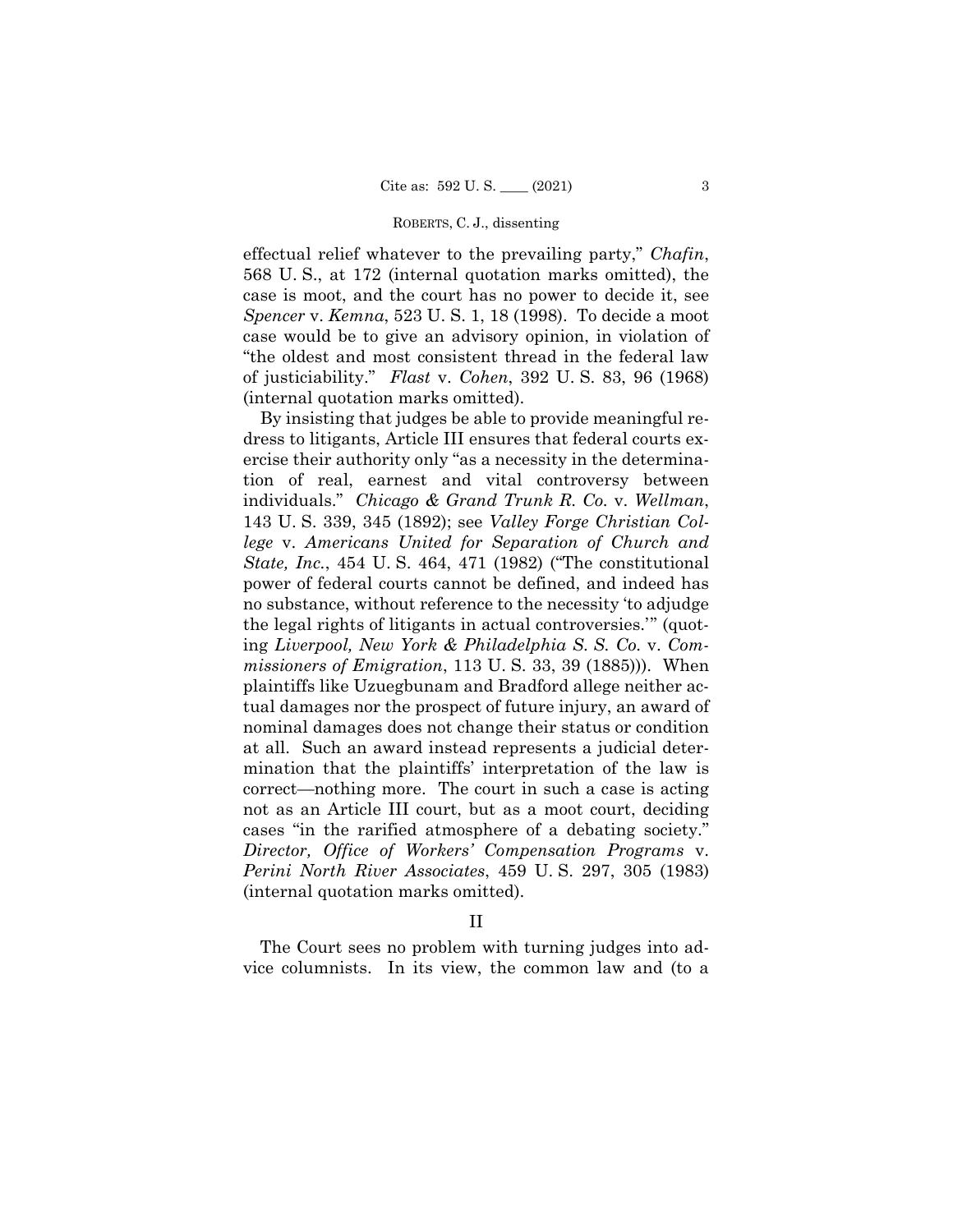lesser extent) our cases require that federal courts open their doors to any plaintiff who asks for a dollar. I part ways with the Court regarding both the framework it applies and the result it reaches.

 dress a past injury." *Ante,* at 4. Because the Court finds Begin with the framework. The Court's initial premise is that we must "look to the forms of relief awarded at common law" in order to decide "whether nominal damages can rethat "nominal damages were available at common law in analogous circumstances" to the ones before us, it "conclude[s] that a request for nominal damages satisfies the redressability element of standing where a plaintiff 's claim is based on a completed violation of a legal right." *Ante,* at 11.

Any lessons that we learn from the common law, however, must be tempered by differences in constitutional design. The structure and function of 18th-century English courts were in many respects irreconcilable with "the role assigned to the judiciary in a tripartite allocation of power." *Flast,* 392 U. S., at 95. Perhaps most saliently, in England "all jurisdictions of courts [were] either mediately or immediately derived from the crown," 1 W. Blackstone, Commentaries on the Laws of England 257 (1765), an organizational principle the Framers explicitly rejected by separating the Executive from the Judiciary. This difference in organization yielded a difference in operation. To give just one example, "English judicial practice with which early Americans were familiar had long permitted the Crown to solicit advisory opinions from judges." R. Fallon, J. Manning, D. Meltzer, & D. Shapiro, Hart and Wechsler's The Federal Courts and the Federal System 52 (7th ed. 2015). We would not look to such practice for guidance today if a plaintiff came into court arguing that advisory opinions were in fact an appropriate form of Article III redress. We would know that they are not. We likewise should know that a bare request for nominal damages is not justiciable because the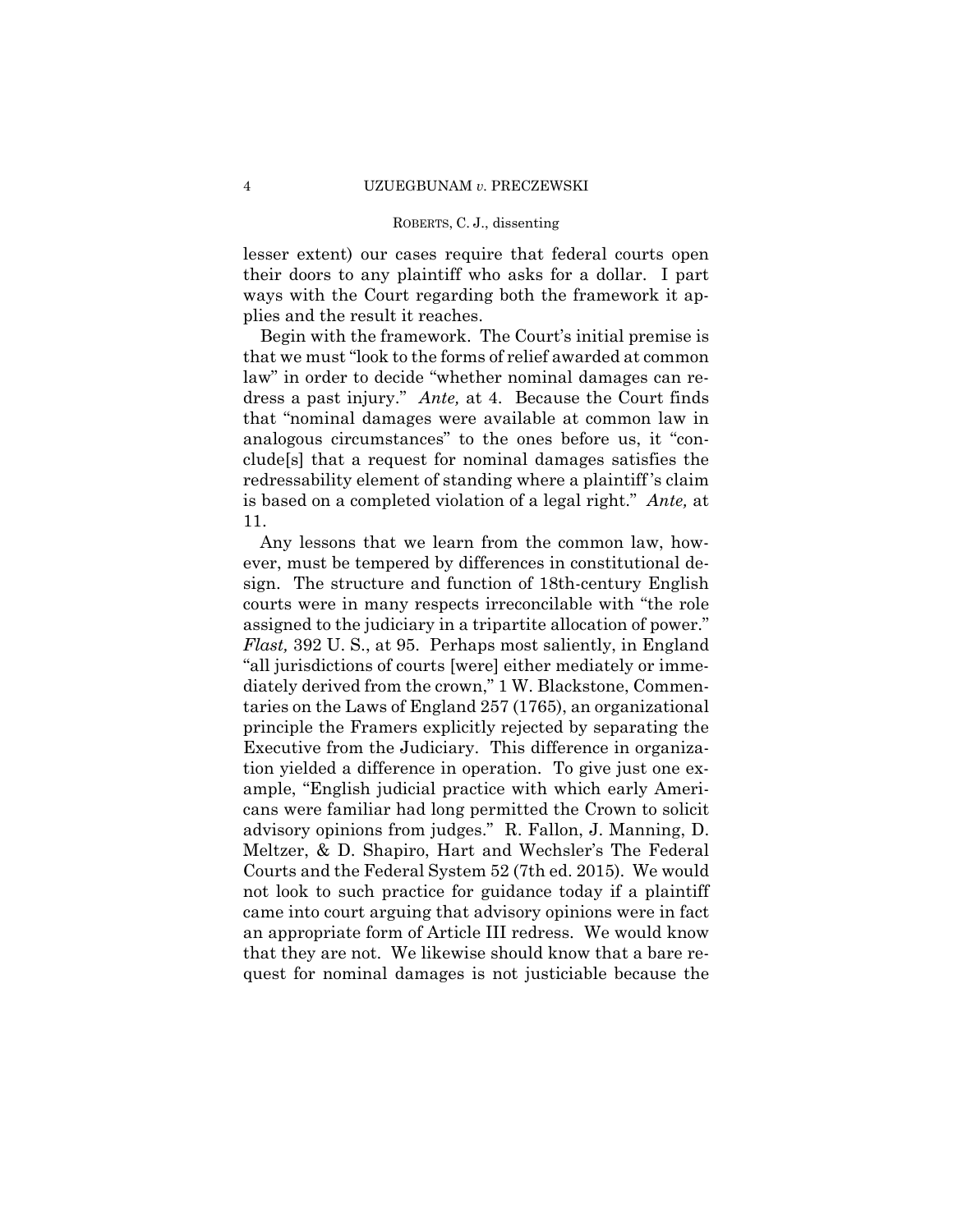plaintiff cannot "benefit in a tangible way from the court's intervention." *Steel Co.* v. *Citizens for Better Environment*, 523 U. S. 83, 103, n. 5 (1998) (internal quotation marks omitted).

We should of course consult founding-era decisions when discerning the boundaries of our jurisdiction, for the Framers sought to limit the judicial power to "Cases" and "Controversies," as those terms were understood at the time. See *Coleman* v. *Miller*, 307 U. S. 433, 460 (1939) (opinion of Frankfurter, J.). No question. But that does not mean that the requirements of Article III are "satisfied merely because a party requests a court of the United States to declare its legal rights, and has couched that request for forms of relief historically associated with courts of law in terms that have a familiar ring to those trained in the legal process." *Valley Forge*, 454 U. S., at 471. A focus on common law analogues cannot obscure the significance of the establishment of an independent Judiciary—a "remarkable transformation" from a system with courts operating as "appendages of crown power." Gordon S. Wood, The Origins of Judicial Review, 22 Suffolk U. L. Rev. 1293, 1304 (1988). That transformation carries with it the need to cabin the jurisdiction of the Judiciary to ensure it does not trespass on the province of the political branches.

It is in any event entirely unclear whether common law courts would have awarded nominal damages in a case like the one before us. There is no dispute that "nominal damages historically could provide *prospective* relief," because such awards allowed "plaintiffs at common law to 'obtain a form of declaratory relief in a legal system with no general declaratory judgment act.'" *Ante,* at 4 (quoting D. Laycock & R. Hasen, Modern American Remedies 636 (5th ed. 2019); emphasis added); see Borchard, The Declaratory Judgment— A Needed Procedural Reform, 28 Yale L. J. 1, 25–29 (1918) (describing the development of declaratory judgments in England in the second half of the 19th century). Yet the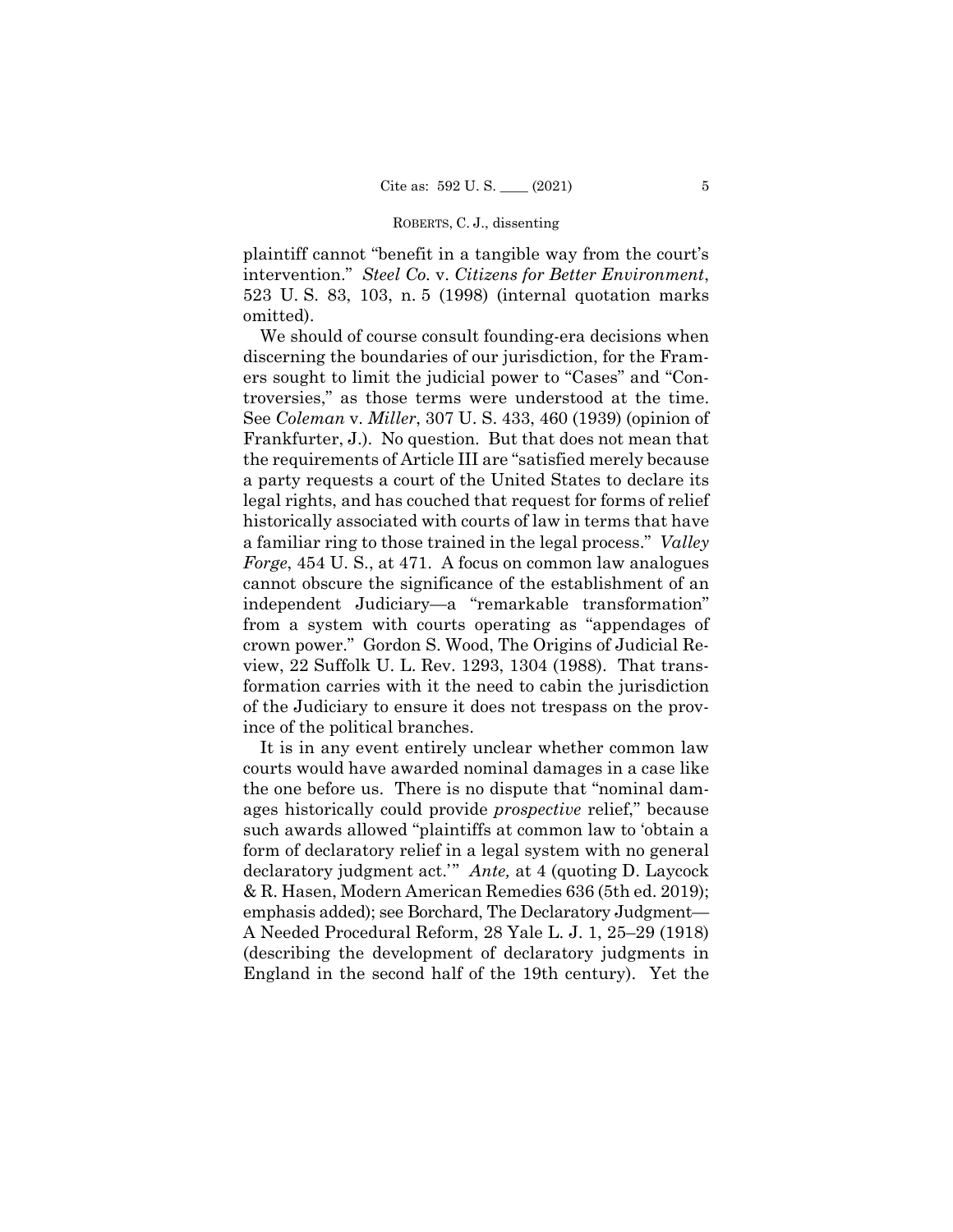petitioners in this case no longer seek prospective relief. Although they initially asked for a declaratory judgment and a preliminary injunction, they abandoned those requests once the college rescinded the challenged policies.

The Court is correct to note that plaintiffs at common law often received nominal damages for past violations of their rights. Those awards, however, were generally limited to situations in which prevailing plaintiffs tried and failed to prove actual damages. See 1 D. Dobbs, Law of Remedies §3.3(2), p. 296 (2d ed. 1993) (describing nominal damages awards as "a rescue operation"). Notwithstanding the Court's protestations to the contrary, nominal damages in such cases were in fact a "consolation prize," *ante,* at 9, awarded as a hook to allow prevailing plaintiffs to at least recover attorney's fees and costs. See W. Hale, Handbook on the Law of Damages 30–31 (1896) ("The importance of the right to recover nominal damages often consists in its effect on costs."); 1 T. Sedgwick, Measure of Damages §96, p. 164 (9th ed. 1912) ("[T]hey are a mere peg to hang costs on." (internal quotation marks omitted)). The petitioners in this case have asked to recover their fees and costs, but they never sought actual damages, so the common law provides little relevant support.

On this last point, the Court acknowledges in several places that the historical record is mixed as to whether legal violations were actionable *at all* without a showing of compensable harm. See *ante,* at 5, 7. And the Court does not cite any case in which plaintiffs sought only nominal damages for purely retrospective injuries. The Court instead relies on several decisions that contained live damages claims, see *Barker* v. *Green*, 2 Bing. 317, 130 Eng. Rep. 327 (C. P. 1824) ("actual damage was the gist of the action"); *Hatch* v. *Lewis*, 2 F. & F. 467, 469, 175 Eng. Rep. 1145, 1146 (N. P. 1861) (defendants' ineffective assistance allegedly caused plaintiff to be "deprived of the profits and emoluments he might otherwise have obtained"); *Dods* v. *Evans*,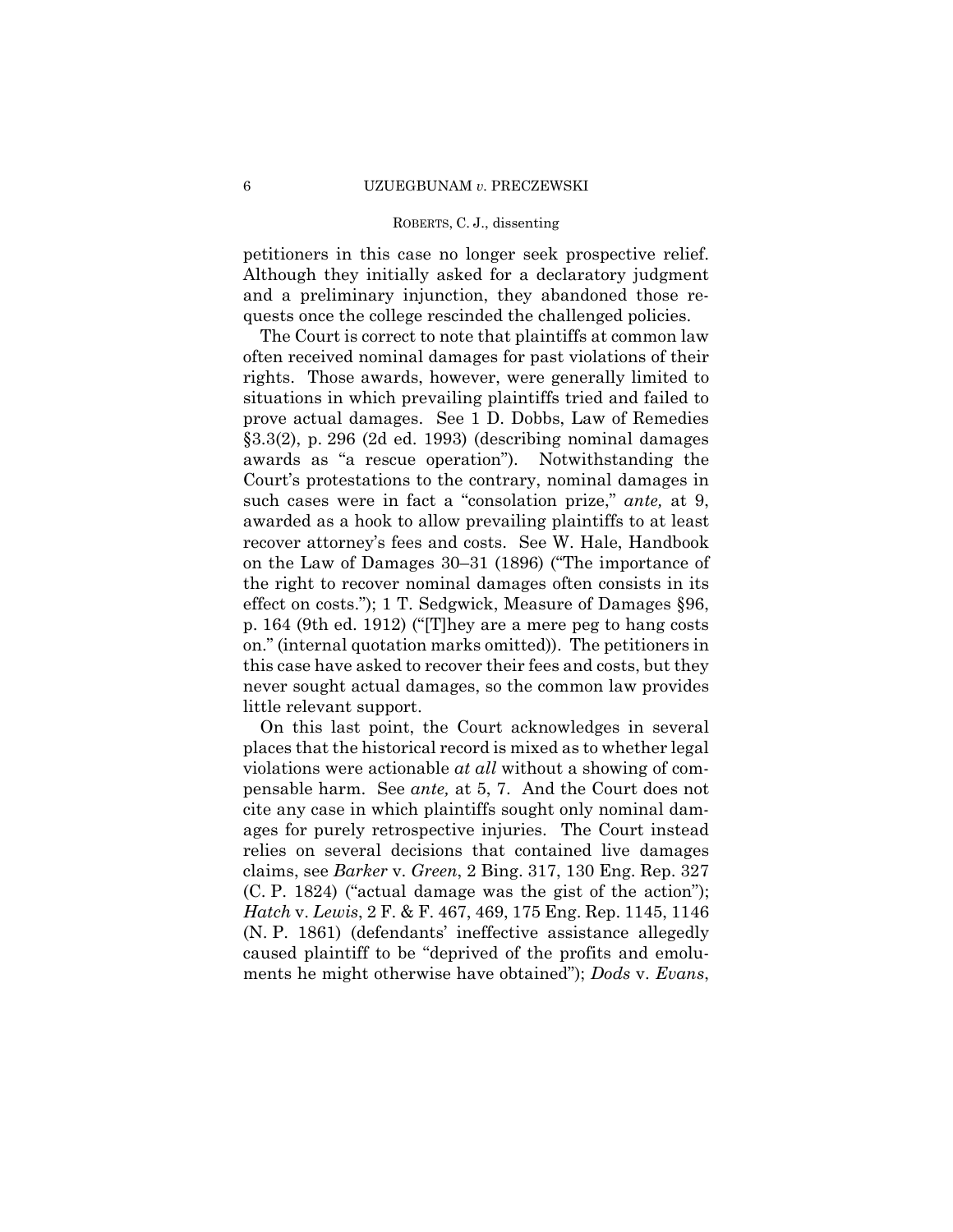15 C. B. N. S. 621, 143 Eng. Rep. 929 (C. P. 1864) (action for damages), or involved prospective harm to the plaintiff 's reputation, see *Marzetti* v. *Williams*, 1 B. & Ad. 415, 420, 109 Eng. Rep. 842, 844 (K. B. 1830) (bank's failure to timely pay "was injurious to the character of the plaintiff in his trade"); see also C. Addison, Law of Torts 46–47 (1860) (defamation actionable without proof of damage).

The Court also appeals to "categorical" and "definitive" statements by Lord Chief Justice Holt and Justice Story, that "every injury imports a damage," *Ashby* v. *White*, 2 Raym. Ld. 938, 955, 92 Eng. Rep. 126, 137 (K. B. 1703), and that "[t]he law tolerates no farther inquiry than whether there has been the violation of a right," *Webb* v. *Portland Mfg. Co.*, 29 F. Cas. 506, 508 (No. 17,322) (CC Me. 1838). *Ante,* at 8–9. These statements, however, bear less weight than the Court suggests. Lord Holt was alone in dissent in *Ashby* (no shame there), and although his opinion has been cited favorably by subsequent cases and commentary, his colleagues disagreed with him. The Court writes that "the House of Lords overturned the majority decision, thus validating Lord Holt's position," *ante,* at 6, but the House of Lords likely paid scant attention to Lord Holt's analysis. It appears instead that the majority decision was reversed as collateral damage in a Whig-Tory political dispute, and "little weight was given to reasoning or eloquence." 2 J. Campbell, Lives of the Chief Justices of England 160 (1849). (Ashby had tried to vote for a Whig candidate, and his ballot had been rejected as part of a Tory election-rigging scheme. *Id.,* at 156–157.) Regardless, the House of Lords held that Ashby "should recover his damages assessed by the jury" at trial, suggesting that the fact of injury alone did not "import" them. *Ashby* v. *White*, 1 Bro. P. C. 62, 64, 1 Eng. Rep. 417, 418 (1703).

Justice Story is no more helpful to the Court—despite the supposedly "definitive" nature of his statement in *Webb* as he took the position elsewhere in his writings that a legal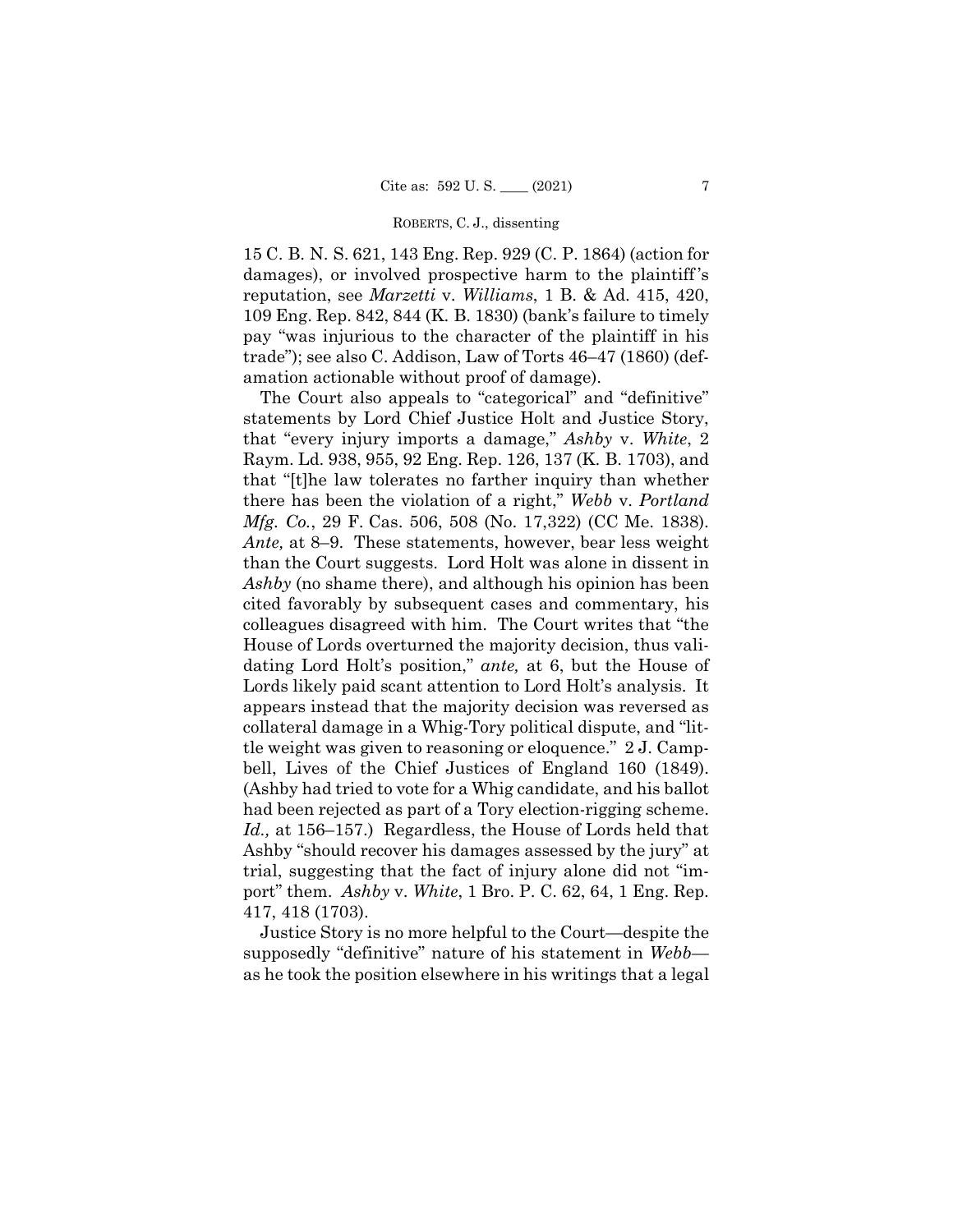violation alone was *not* sufficient to ground a lawsuit. See Commentaries on the Law of Agency §236, p. 200 (1839) ("[T]he rule applies, that though it is a wrong, it is without any damage; and, to maintain an action, both must concur; for *damnum absque injuria*, and *injuria absque damno*, are equally objections to any recovery."). Perhaps Justice Story's conflicting statements can be reconciled, see *ante,* at 7; Hessick, Standing, Injury in Fact, and Private Rights, 93 Cornell L. Rev. 275, 283, n. 38 (2008), but neither his commentary nor Lord Holt's dissent provides firm footing for the position that a plaintiff could seek nominal damages without alleging actual damages or prospective harm.

At bottom, the Court relies on a handful of indeterminate sources to justify a radical expansion of the judicial power. The Court acknowledges that "the rule allowing nominal damages for a violation of any legal right . . . was not universally followed," *ante,* at 7, but even this concession understates the equivocal nature of the historical record. I would require more before bursting the bounds of Article III.

The Court spends little time trying to reconcile its analysis with modern justiciability principles. It cites in passing our decisions in *Carey* v. *Piphus*, 435 U. S. 247 (1978), *Memphis Community School Dist.* v. *Stachura*, 477 U. S. 299 (1986), and *Farrar* v. *Hobby*, 506 U. S. 103 (1992), but those cases made no mention of Article III, and none involved a standalone claim for nominal damages. The Court also contends that nominal damages must provide redress because courts would otherwise lack jurisdiction to award them, even where a plaintiff tries and fails to prove actual damages. See *ante,* at 10. But a claim for actual damages preserves a live controversy, see *Memphis Light, Gas & Water Div.* v. *Craft*, 436 U. S. 1, 8–9 (1978), and a court does not lose jurisdiction just because that claim ultimately fails.

Finally, the Court argues that nominal damages provide Article III relief because they "affec[t] the behavior of the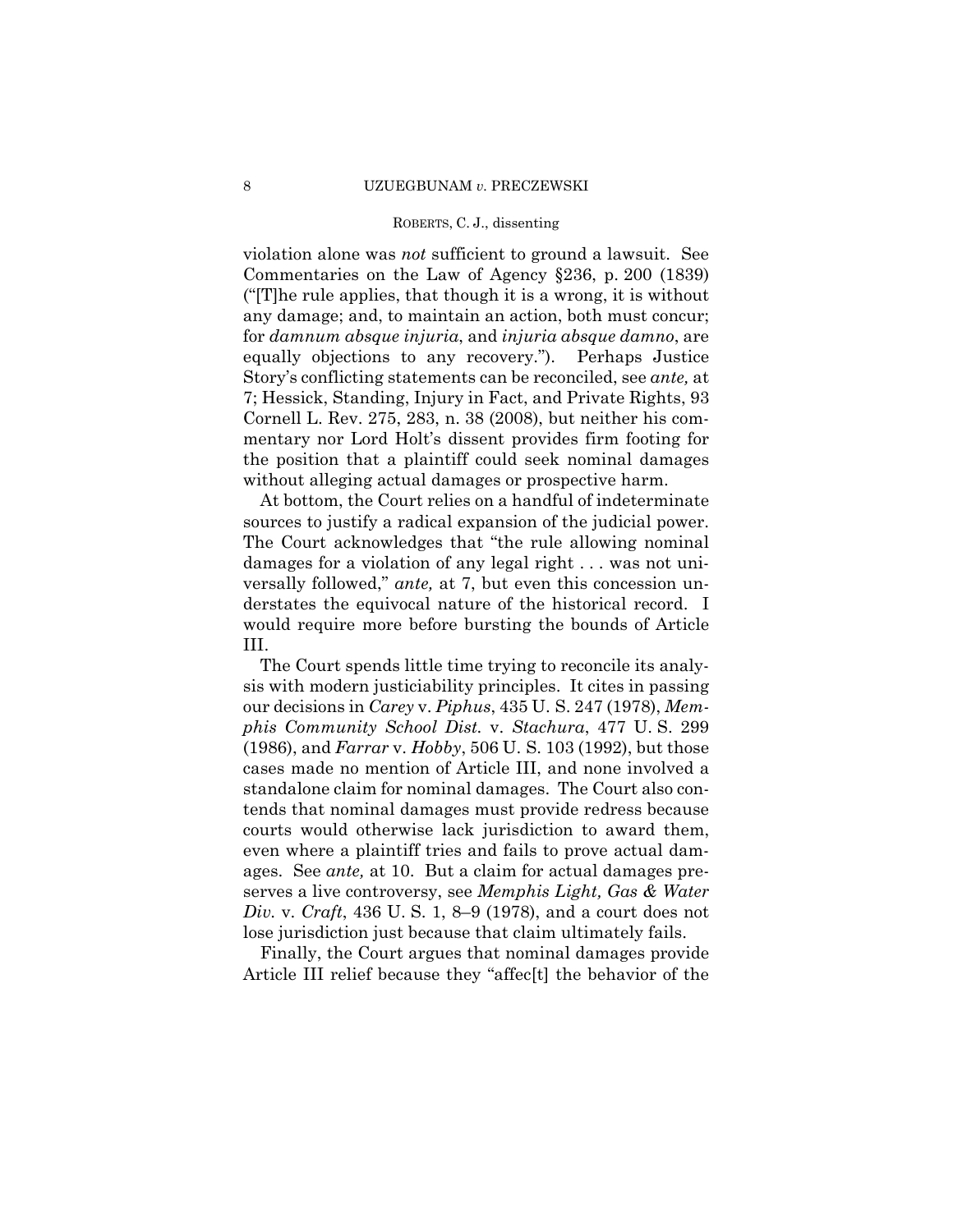ceeded." *Ante,* at 11 (internal quotation marks omitted). defendant towards the plaintiff" by requiring "money changing hands." *Ante,* at 10 (internal quotation marks omitted). If this were the standard, then the prospect of attorney's fees and costs would confer standing at the beginning of a lawsuit and prevent mootness throughout—a proposition we have squarely rejected. See *Lewis* v. *Continental Bank Corp.*, 494 U. S. 472, 480 (1990). The Court posits that "nominal damages are redress," whereas fees and costs "are merely a byproduct of a suit that already suc-This classification just begs the question of what qualifies as redress. To satisfy Article III, redress must alleviate the plaintiff 's alleged injury in some way, either by compensating the plaintiff for a past loss or by preventing an ongoing or future harm. Nominal damages do not serve these ends where a plaintiff alleges only a completed violation of his rights. They are not intended to approximate the value of tangible or intangible harms, or the deterrent effect required to prevent future misconduct. And they are not calculated with reference to either of these purposes. Because such an award performs no remedial function—and because "[r]elief that does not remedy the injury suffered cannot bootstrap a plaintiff into federal court," *Steel Co.*, 523 U. S., at 107—nominal damages cannot preserve a live controversy where a case is otherwise moot.

# III

Today's decision risks a major expansion of the judicial role. Until now, we have said that federal courts can review the legality of policies and actions only as a necessary incident to resolving real disputes. Going forward, the Judiciary will be required to perform this function whenever a plaintiff asks for a dollar. For those who want to know if their rights have been violated, the least dangerous branch will become the least expensive source of legal advice.

In an effort to downplay these consequences, the Court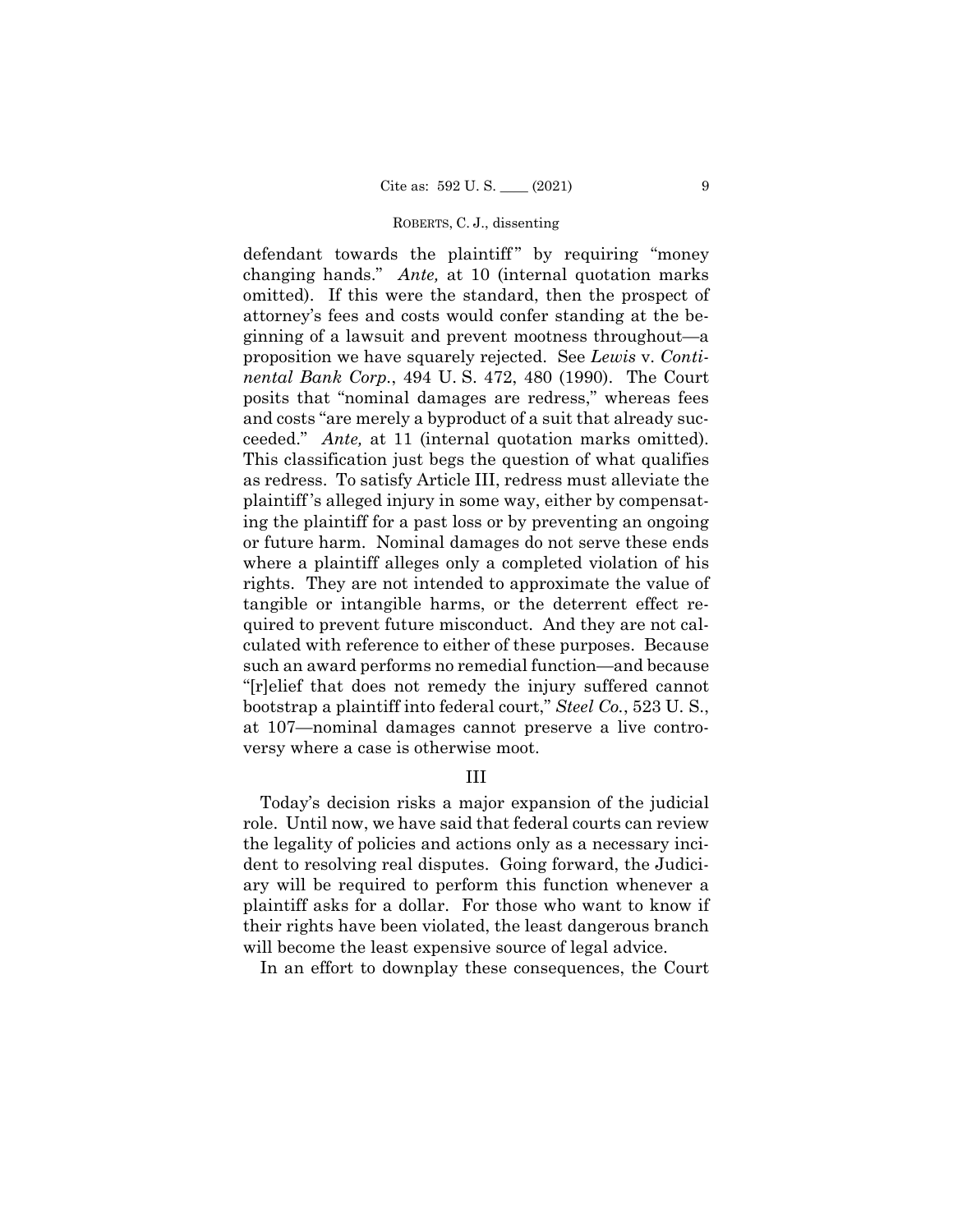argues that plaintiffs who seek nominal damages will often be able to seek actual damages as well. In this case, for example, the Court notes that Uzuegbunam and Bradford "would have satisfied redressability if instead of one dollar in nominal damages they sought one dollar in compensation for a wasted bus fare to travel to the free speech zone." *Ante,* at 11. Maybe they would have, and maybe they should have. The Court is mistaken, however, to equate a small amount of actual damages with the token award of nominal damages. The former redresses a compensable harm and satisfies Article III, while the latter is a legal fiction with "no existence in point of quantity." J. Mayne, Law of Damages 27 (1856) (internal quotation marks omitted); see Dobbs, Law of Remedies §3.3(2), at 294 ("Nominal damages are damages in name only . . . .").

The Court also insists that not every "request for nominal damages guarantees entry to court." *Ante,* at 11. Yet its holding admits of no limiting principle. As then-Judge McConnell remarked in an insightful concurrence on the issue before us, "[i]t is hard to conceive of a case in which a plaintiff would be unable to append a claim for nominal damages, and thus insulate the case from the possibility of mootness." *Utah Animal Rights Coalition* v. *Salt Lake City Corp.*, 371 F. 3d 1248, 1266 (CA10 2004). The Court today reinforces this point by emphasizing that "*every* violation of a right imports damage," *ante,* at 12 (emphasis added; alterations and internal quotation marks omitted)—even though we have definitively and recently held that a plaintiff must allege a concrete injury even where his rights have been violated, see *Thole* v. *U. S. Bank N. A.*, 590 U. S. \_\_\_,

 in-fact requirement whenever a statute grants a person a  $\frac{1}{2}$  (2020) (slip op., at 5) ("This Court has rejected the argument that 'a plaintiff automatically satisfies the injurystatutory right and purports to authorize that person to sue to vindicate that right.'" (quoting *Spokeo, Inc.* v. *Robins*, 578 U. S. 330, 341 (2016))).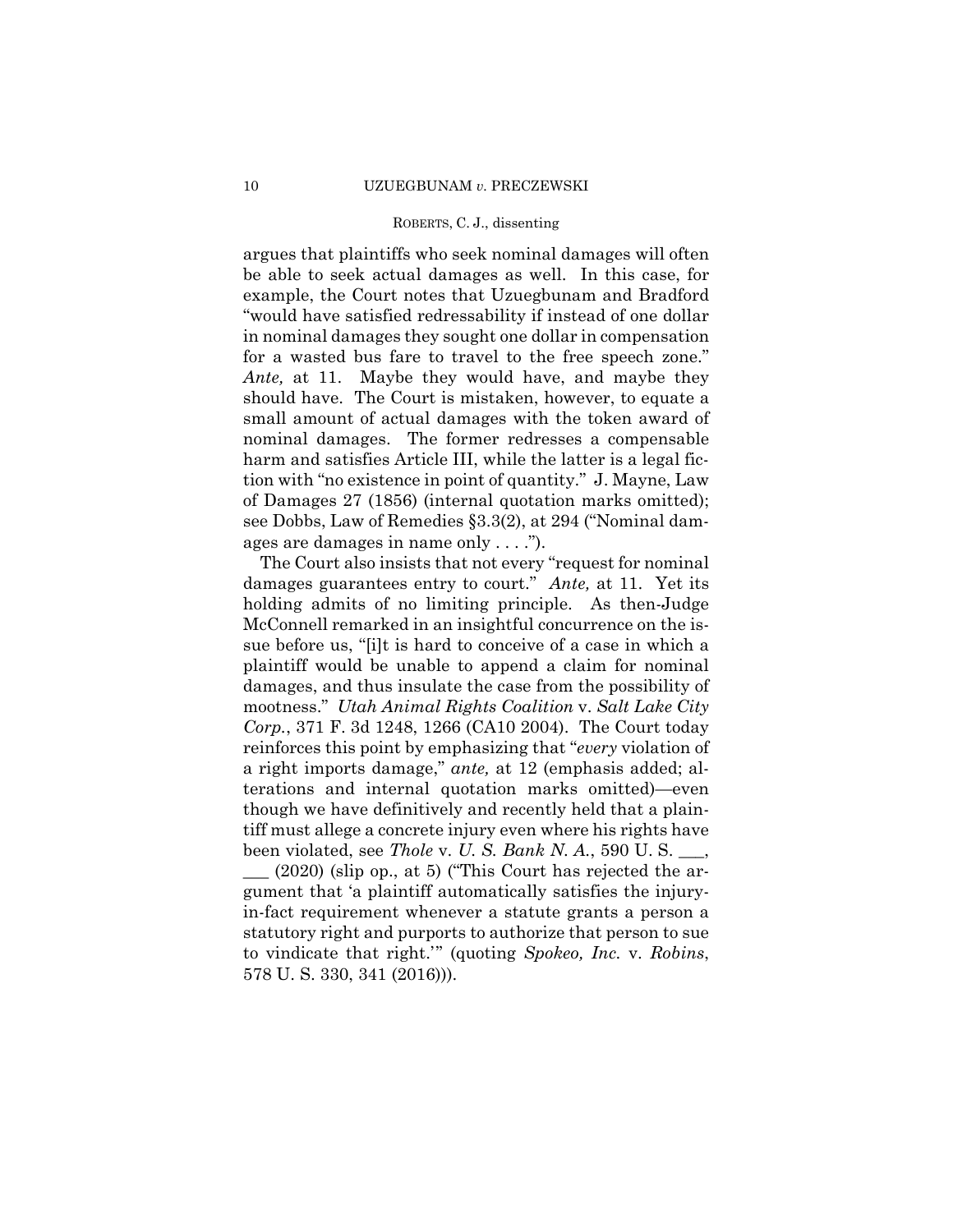The best that can be said for the Court's sweeping exception to the case-or-controversy requirement is that it may itself admit of a sweeping exception: Where a plaintiff asks only for a dollar, the defendant should be able to end the case by giving him a dollar, without the court needing to pass on the merits of the plaintiff 's claims. Although we recently reserved the question whether a defendant can moot a case by depositing the full amount requested by the plaintiff, *Campbell-Ewald Co.* v. *Gomez*, 577 U. S. 153, 166 (2016), our cases have long suggested that he can, see, *e.g., California* v. *San Pablo & Tulare R. Co.*, 149 U. S. 308, 313– 314 (1893). The United States agrees, arguing in its brief in "support" of the petitioners that "the defendant should be able to end the litigation without a resolution of the constitutional merits, simply by accepting the entry of judgment for nominal damages against him." Brief for United States as *Amicus Curiae* 29. The defendant can even file an offer of judgment for one dollar, rendering the plaintiff liable for any subsequent costs if he receives only nominal damages. See Fed. Rule Civ. Proc. 68(d). This is a welcome caveat, and it may ultimately save federal courts from issuing reams of advisory opinions. But it also highlights the flimsiness of the Court's view of the separation of powers. The scope of our jurisdiction should not depend on whether the defendant decides to fork over a buck.

\* \* \*

Five years after Hamilton wrote Federalist No. 78, Secretary of State Thomas Jefferson sent a letter on behalf of President George Washington to Chief Justice John Jay and the Associate Justices of the Supreme Court, asking for advice about the Nation's rights and obligations regarding the ongoing war in Europe. Washington's request must have struck him as reasonable enough, since English sovereigns regularly sought advice from their courts. Yet the